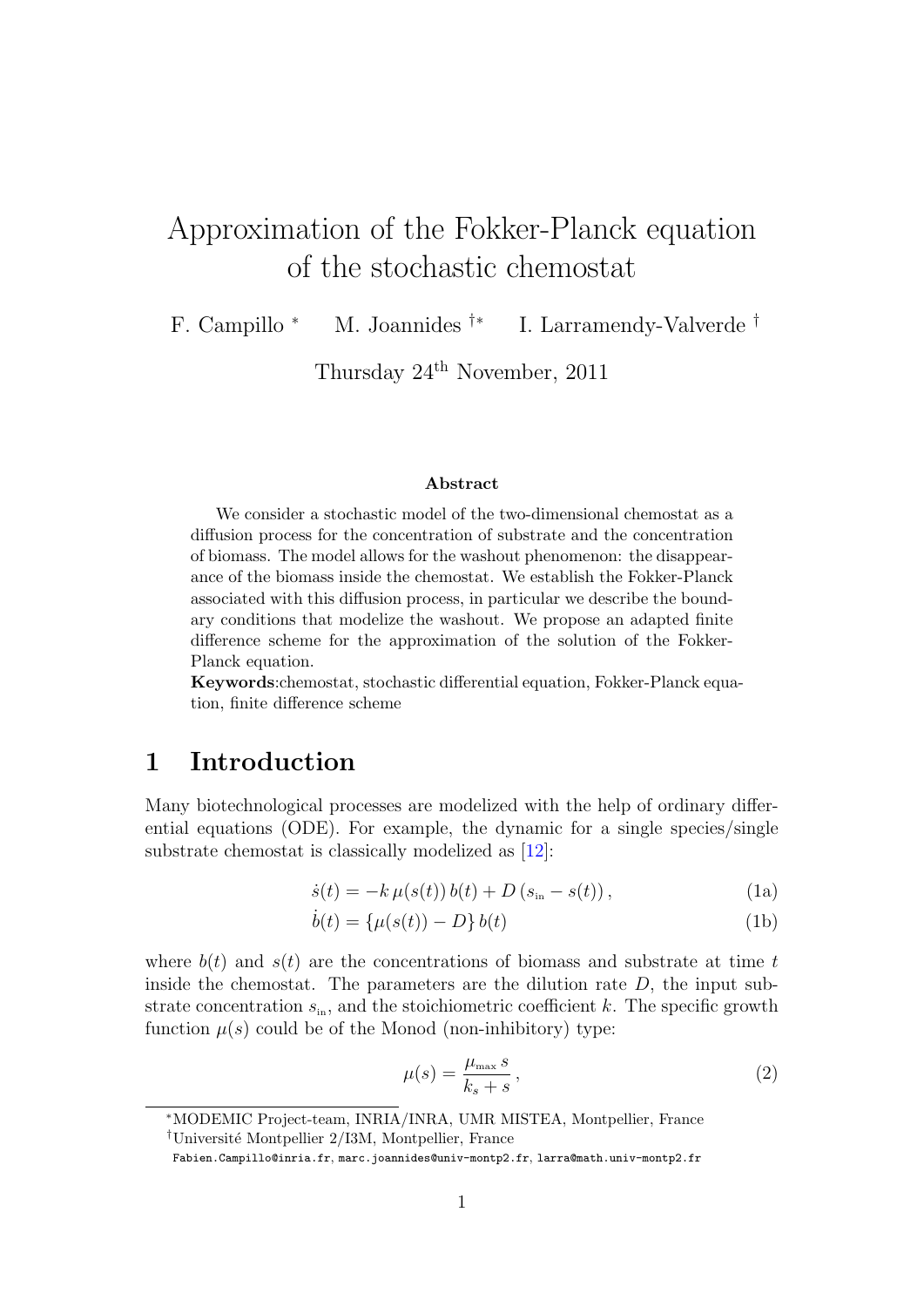where  $\mu_{\text{max}}$  is the maximum growth rate and  $k_s$  is the half-saturation; it could also be of the Haldane (inhibitory) type:

<span id="page-1-4"></span>
$$
\mu(s) = \frac{\bar{\mu}s}{k_s + s + s^2/\alpha}.
$$
\n(3)

As pointed out in  $[2]$ , the system  $(1)$  is simple and applicable to many situations, it can be seen as a limit model of a stochastic birth and death process in high population size asymptotic. Hence [\(1\)](#page-0-0) can give account for the mean behavior of the underlying stochastic process but it cannot give account for its the variance. Moreover [\(1\)](#page-0-0) fails to propose a realistic representation of the chemostat in small population scenario, that is in cases close to the washout (corresponding to the disappearance of the biomass, i.e.  $b(t) = 0$ .

We present the stochastic model in Section [2](#page-1-0) and derive the associated Fokker-Planck equation in Section [3.](#page-2-0) A finite difference scheme approximation is detailled in Section [4](#page-6-0) and some numerical tests are presented in Section [5.](#page-7-0)

### <span id="page-1-0"></span>2 The stochastic chemostat model

Consider the stochastic process  $X_t = (X_t^1, X_t^2) = (S_t, B_t)$  solution of:

<span id="page-1-3"></span><span id="page-1-2"></span><span id="page-1-1"></span>
$$
dS_t = \left\{ -k \,\mu(S_t) \, B_t + D \left( s_{\rm in} - S_t \right) \right\} dt + c_1 \sqrt{S_t} \, dW_t^1 \,, \tag{4a}
$$

$$
dB_t = \left\{ \mu(S_t) - D \right\} B_t dt + c_2 \sqrt{B_t} dW_t^2, \qquad (4b)
$$

where  $B_t$  and  $S_t$  are the concentrations of biomass and substrate at time t;  $W_t^1$ and  $W_t^2$  are independent scalar standard Brownian motions;  $c_1 > 0$  and  $c_2 > 0$ are the noise intensities;  $W_t^1$  and  $W_t^2$  are independent scalar standard Wiener processes. We suppose that  $S_0 \geq 0$  and  $B_0 \geq 0$  so that  $S_t \geq 0$  and  $B_t \geq 0$  for all  $t \geq 0$ .

The precise analysis of the behavior of the solution of [\(4\)](#page-1-1) will be addressed in a forthcoming work [\[3\]](#page-16-2). Still we can describe it simply with some highlights about the classic Cox-Ingersoll-Ross model. Consider the one–dimensional SDE:

$$
d\xi_t = (a + b\xi_t) dt + \sigma \sqrt{\xi_t} dW_t, \quad \xi_0 = x_0 \ge 0.
$$
 (5)

with  $a \geq 0$ ,  $b \in \mathbb{R}$ ,  $\sigma > 0$ . According to [\[10,](#page-16-3) Prop. 6.2.4], for all  $x_0 \geq 0$ ,  $\xi_t$  is a continuous process taking values in  $\mathbb{R}^+$ , and let  $\tau = \inf\{t \geq 0, \xi_t = 0\}$ , then:

- (*i*) If  $a \ge \frac{\sigma^2}{2}$ , then  $\tau = \infty$   $\mathbb{P}_x$ -a.s.;
- (*ii*) if  $0 \le a \le \sigma^2/2$  and  $b \le 0$  then  $\tau \le \infty$   $\mathbb{P}_{r}$ -a.s.;
- (*iii*) if  $0 \le a < \sigma^2/2$  and  $b > 0$  then  $\mathbb{P}_x(\tau < \infty) \in (0, 1)$ .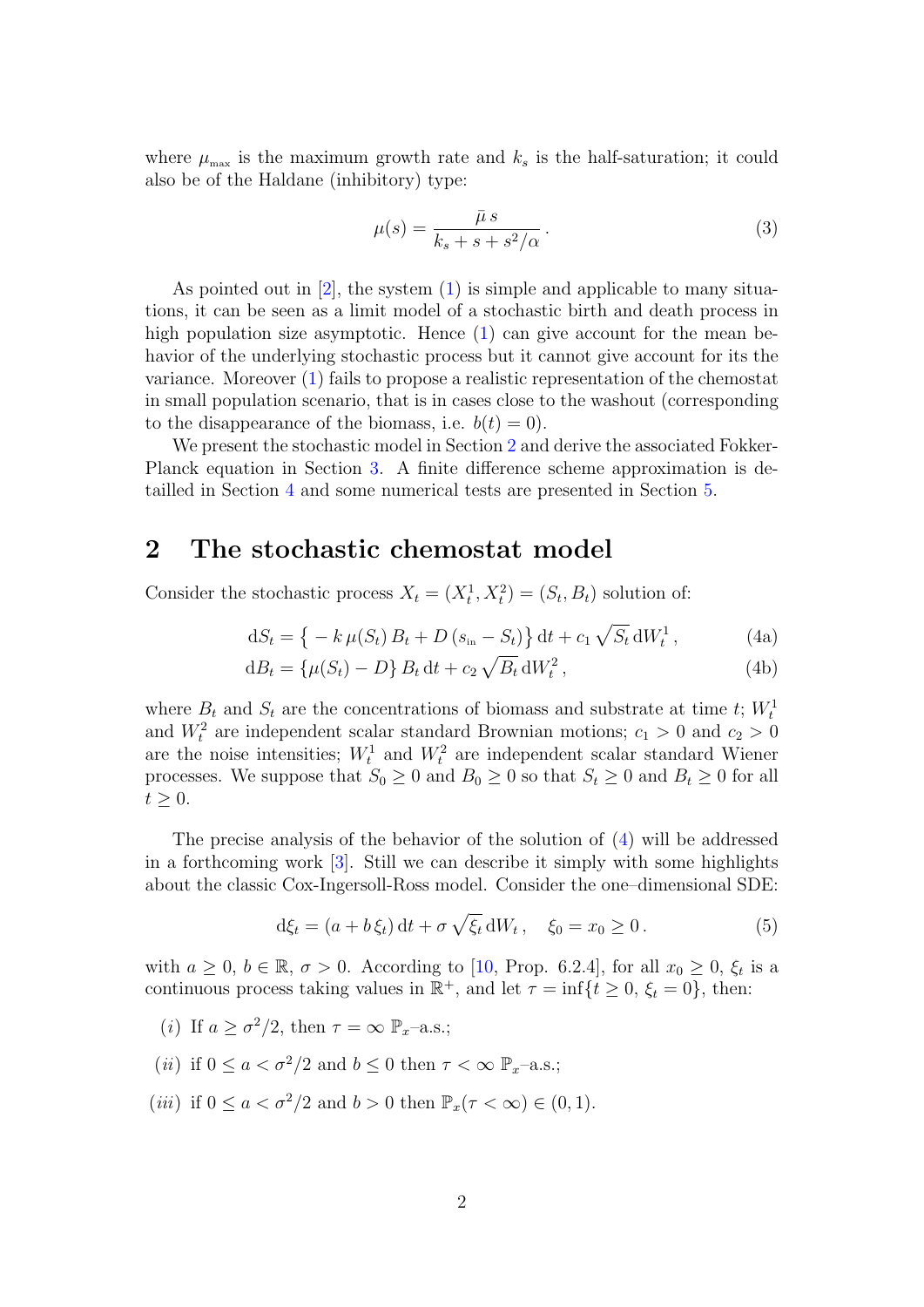In the first case,  $\xi_t$  never reaches 0. In the second case  $\xi_t$  a.s. reaches the state 0, in the third case it may reach 0. If  $a = 0$  then the state 0 is absorbing.

In case of the System [\(4\)](#page-1-1), it is clear that  $B = 0$  is an absorbing state for  $(4b)$ , and when  $B = 0$ ,  $(4a)$  reduces to the substrate dynamics conditionally of the washout, namely:

<span id="page-2-1"></span>
$$
dS_t^v = D (s_{in} - S_t^v) dt + c_1 \sqrt{S_t^v} dW_t^1
$$
 (6)

hence the solution of this SDE will stay on the half-line  $[0, \infty)$  and:

- (*i*) if  $D s_{\text{in}} \geq \frac{c_1^2}{2}$  then  $S_t$  never reaches 0;
- (*ii*) if  $D s_{\text{in}} < \frac{c_1^2}{2}$  then  $S_t$  reaches 0 in finite time and is reflected.

Note that, as  $c_1$  is "small", condition (i) is more realistic than condition (ii): indeed, with a continuous input  $s_{\rm in}$  , there is no reason for the substrate concentration in the chemostat to vanish.

Simulation schemes for [\(4\)](#page-1-1) should respect the previous properties, an adequate choice is:

$$
S_{t+\delta} = [S_t + \{-k \mu(S_t) B_t + D (s_{\rm in} - S_t) \} \delta + c_1 \sqrt{S_t} \sqrt{\delta} w_t^1]_+, \qquad (7a)
$$

$$
B_{t+\delta} = [B_t + \{\mu(S_t) - D\} B_t \,\delta + c_2 \sqrt{B_t} \sqrt{\delta} w_t^2]_+, \tag{7b}
$$

where  $\{w_{i\delta}^1\}_{i\in\mathbb{N}}$  and  $\{w_{i\delta}^2\}_{i\in\mathbb{N}}$  are i.i.d.  $N(0, 1)$  random variables, also independent from  $X_0$ . Note that  $B_t = 0$  is absorbing for [\(7b\)](#page-1-2).

Notations 2.1 Let  $x = (x_1, x_2) = (s, b) \in \mathbb{R}^2_+ = [0, \infty)^2$  and

$$
f_1(x) = f_1(s, b) \stackrel{\text{def}}{=} -k \mu(s) b + D(s_{in} - s), \quad \sigma_1(x) = \sigma_1(s, b) = \sigma_1(s) \stackrel{\text{def}}{=} c_1 \sqrt{s}, f_2(x) = f_2(s, b) \stackrel{\text{def}}{=} [\mu(s) - D] b, \qquad \sigma_2(x) = \sigma_2(s, b) = \sigma_2(b) \stackrel{\text{def}}{=} c_2 \sqrt{b},
$$

so that  $(4)$  reads:

$$
dX_t = f(X_t) dt + \sigma(X_t) dW_t
$$

with  $f(x) = \begin{pmatrix} f_1(x) \\ f_2(x) \end{pmatrix}$  $f_1(x) \brace f_2(x)$ ,  $\sigma(x) = \begin{pmatrix} \sigma_1(x) & 0 \ 0 & \sigma_2(x) \end{pmatrix}$  $\begin{pmatrix} x & 0 \\ 0 & \sigma_2(x) \end{pmatrix}$  and  $W_t = \begin{pmatrix} W_t^1 \\ W_t^2 \end{pmatrix}$ . t

Let  $\partial \mathbb{R}^2_+ = \Gamma_1 \cup \Gamma_2$  with  $\Gamma_1 = \{(s, b) \in [0, \infty)^2 \,; \, b = 0\}$  and  $\Gamma_2 = \{(s, b) \in \mathbb{R}^2 \}$  $[0, \infty)^2$ ;  $s = 0$ .

## <span id="page-2-0"></span>3 The Fokker-Planck equation

Let  $\pi_t(\mathrm{d}x) = \pi_t(\mathrm{d}s, \mathrm{d}b)$  be the distribution law of of  $X_t = (S_t, B_t)$ :

$$
\pi_t(A, B) = \mathbb{P}(S_t \in A, B_t \in B)
$$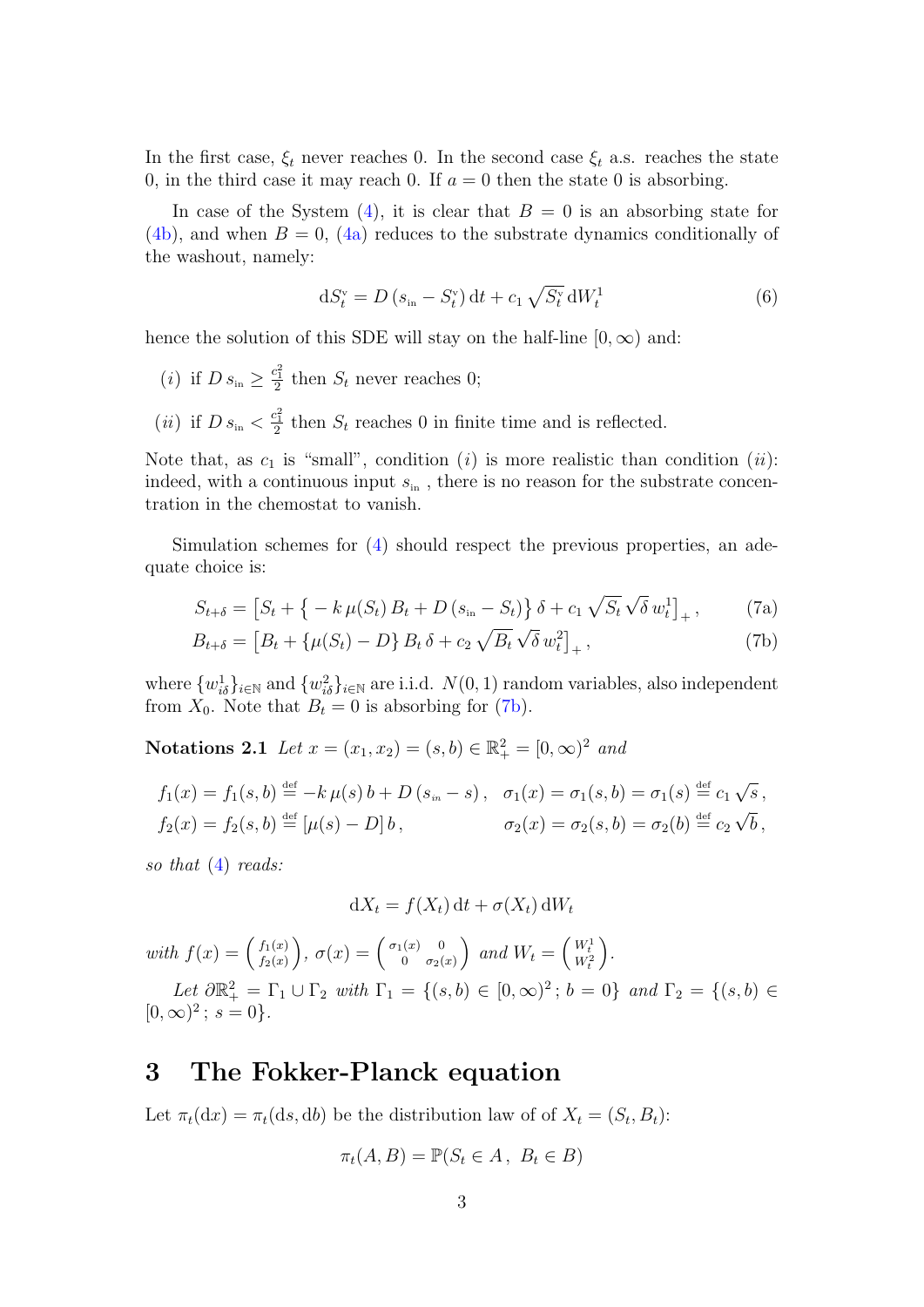for all Borel sets A, B of  $[0, \infty)$ . According to [\[11\]](#page-16-4),  $\pi_t(dx)$  of  $X_t$  can be decomposed as:

$$
\pi_t(\mathrm{d}x) = \pi_t(\mathrm{d}s \times \mathrm{d}b) = \delta_0(\mathrm{d}b) q_t(s) \,\mathrm{d}s + p_t(s, b) \,\mathrm{d}s \,\mathrm{d}b \tag{8}
$$

indeed the diffusion process "lives" in  $\mathbb{R}^2_+$  but never reaches  $\Gamma_2$  so the distribution law features only a "regular" component  $p_t(s, b)$  that only charges  $\mathbb{R}^2_+$  and a "degenerate" component  $q_t(s)$  that only charges  $\Gamma_1$ .

As  $\pi_t$  is a probability distribution we get the normalization property:

<span id="page-3-0"></span>
$$
\int_0^\infty q_t(s) \, ds + \int_0^\infty \int_0^\infty p_t(s, b) \, ds \, db = 1.
$$

and the washout probability at time  $t$  is:

$$
\mathbb{P}(B_t=0) = \int_0^\infty q_t(s) \, \mathrm{d}s = 1 - \int_0^\infty \int_0^\infty p_t(s,b) \, \mathrm{d}s \, \mathrm{d}b.
$$

The Fokker-Planck equation in a weak form is:

<span id="page-3-4"></span><span id="page-3-1"></span>
$$
\frac{\mathrm{d}}{\mathrm{d}t} \iint_{\mathbb{R}_+^2} \pi_t(\mathrm{d}s, \mathrm{d}b) \phi(s, b) = \iint_{\mathbb{R}_+^2} \pi_t(\mathrm{d}s, \mathrm{d}b) \mathcal{L}\phi(s, b) \tag{9}
$$

for all test functions  $\phi$ , where  $\mathcal L$  is the infinitesimal generator defined by:

$$
\mathcal{L}\phi(x) = \mathcal{L}\phi(s, b)
$$
  
\n
$$
\stackrel{\text{def}}{=} \sum_{i=1}^{2} f_i(x) \phi_{x_i}'(x) + \frac{1}{2} \sum_{i=1}^{2} \sigma_i^2(x) \phi_{x_i}''(x)
$$
  
\n
$$
= f_1(s, b) \phi_s'(s, b) + f_2(s, b) \phi_b'(s, b) + \frac{c_1^2}{2} s \phi_{s2}''(s, b) + \frac{c_2^2}{2} b \phi_{b2}''(s, b). \quad (10)
$$

Using the decomposition  $(8)$ , the Fokker-Planck equation  $(9)$  reads:

$$
\frac{\mathrm{d}}{\mathrm{d}t} \Biggl\{ \int_0^\infty q_t(s) \, \phi(s,0) \, \mathrm{d}s + \iint_{\mathbb{R}_+^2} p_t(s,b) \, \phi(s,b) \, \mathrm{d}s \, \mathrm{d}b \Biggr\} =
$$
\n
$$
= \int_0^\infty q_t(s) \, \mathcal{L}\phi(s,0) \, \mathrm{d}s + \iint_{\mathbb{R}_+^2} p_t(s,b) \, \mathcal{L}\phi(s,b) \, \mathrm{d}s \, \mathrm{d}b \tag{11}
$$

<span id="page-3-2"></span>**Lemma 3.1** For all functions  $\phi \in H_{\Gamma_2}^2(\mathbb{R}^2_+)$  (i.e.  $\phi \in H^1(\mathbb{R}^2_+)$  and  $\phi|_{\Gamma_2} = 0$ ) and  $t \geq 0$ 

<span id="page-3-3"></span>
$$
\langle p_t, \mathcal{L}\phi \rangle = \int_{\mathbb{R}_+^2} \mathcal{L}^* p_t(x) \, \phi(x) \, dx + \frac{c_2^2}{2} \int_0^\infty p_t(s,0) \, \phi(s,0) \, ds
$$

where  $\mathcal{L}^*$  is the adjoint operator:

$$
\mathcal{L}^*\psi(x) \stackrel{\text{def}}{=} -[\psi(x) f_1(x)]_s' - [\psi(x) f_2(x)]_b' + \frac{c_1^2}{2} [\psi(x) s]_{s^2}'' + \frac{c_2^2}{2} [\psi(x) b]_{b^2}''.
$$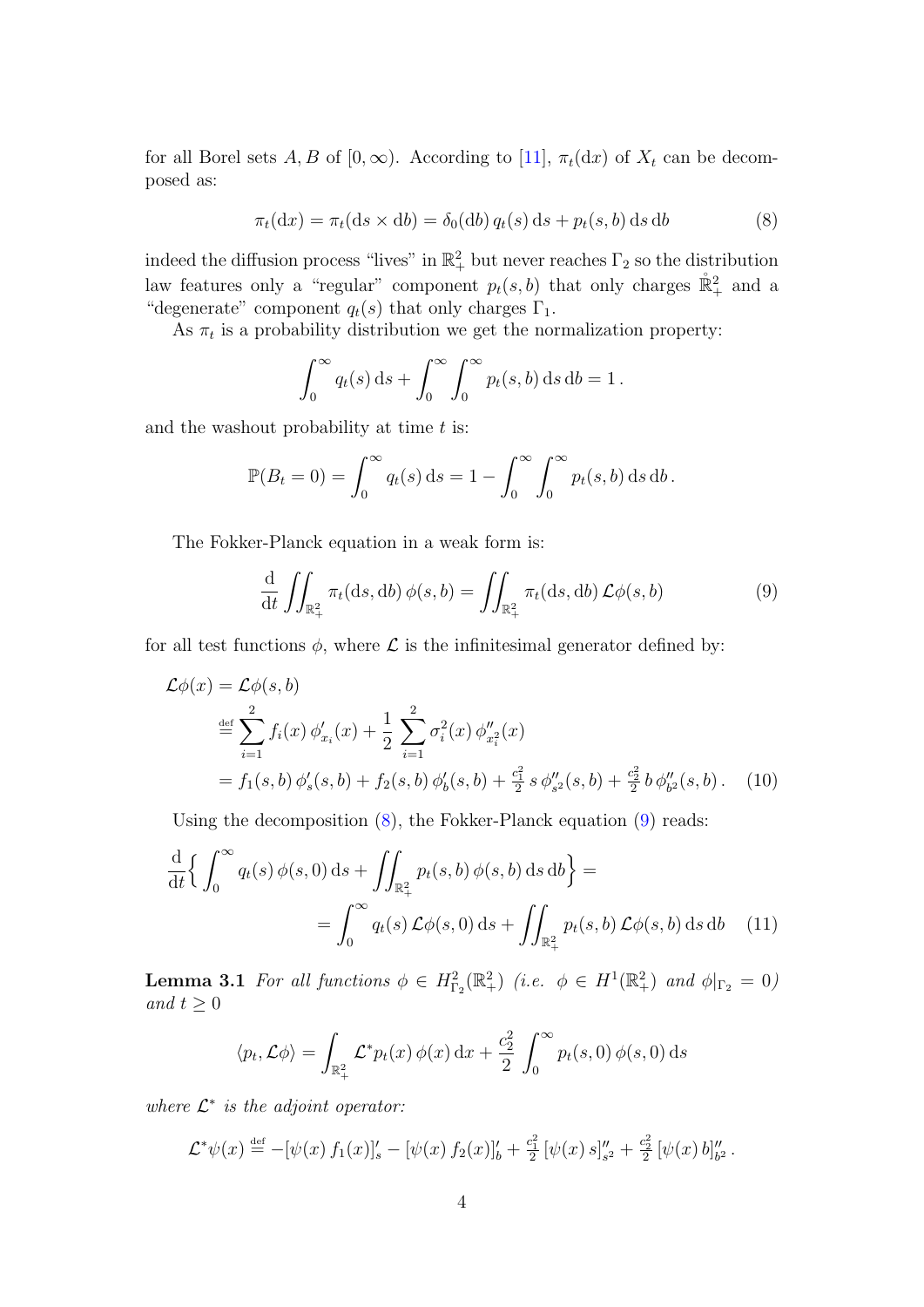**Proof** By definition of  $\mathcal{L}$ :

$$
\langle p_t, \mathcal{L}\phi \rangle = \int_{\mathbb{R}_+^2} p_t(x) \mathcal{L}\phi(x) dx = \int_{\mathbb{R}_+^2} p_t(x) f_1(x) \phi_s'(x) dx + \int_{\mathbb{R}_+^2} p_t(x) f_2(x) \phi_b'(x) dx + \frac{c_1^2}{2} \int_{\mathbb{R}_+^2} p_t(x) s \phi_s''(x) dx + \frac{c_2^2}{2} \int_{\mathbb{R}_+^2} p_t(x) b \phi_b''(x) dx
$$

we consider separately these four last terms.

From Green's formula [\[1\]](#page-16-5):  $\int_{\mathbb{R}_+^2} u'_{x_i} v \,dx = - \int_{\mathbb{R}_+^2} u v'_{x_i} dx + \int_{\partial \mathbb{R}_+^2} u v \, n_i \,d\mathcal{S}_x$  where  $n_i$  is the *i*th component of the outward unit normal n, i.e.  $n_1(x) = 0$  on  $\Gamma_1$  and  $-1$  on  $\Gamma_2$  and  $n_2(x) = -1$  on  $\Gamma_1$  and 0 on  $\Gamma_2$ . So we get:

$$
\int_{\mathbb{R}^2_+} p_t(x) f_1(x) \phi_s'(x) dx = - \int_{\mathbb{R}^2_+} [p_t(x) f_1(x)]_s' \phi(x) dx + \int_{\partial \mathbb{R}^2_+} p_t(x) f_1(x) \phi(x) n_1(x) dS_x
$$
  
\n
$$
= - \int_{\mathbb{R}^2_+} [p_t(x) f_1(x)]_s' \phi(x) dx - \int_{\Gamma_2} p_t(x) f_1(x) \phi(x) dS_x
$$
  
\n
$$
= - \int_{\mathbb{R}^2_+} [p_t(x) f_1(x)]_s' \phi(x) dx. \qquad (\text{as } \phi = 0 \text{ on } \Gamma_2)
$$

For the second term:

$$
\int_{\mathbb{R}^2_+} p_t(x) f_2(x) \phi'_b(x) dx = - \int_{\mathbb{R}^2_+} [p_t(x) f_2(x)]'_b \phi(x) dx + \int_{\partial \mathbb{R}^2_+} p_t(x) f_2(x) \phi(x) n_2(x) dS_x
$$
  
\n
$$
= - \int_{\mathbb{R}^2_+} [p_t(x) f_2(x)]'_b \phi(x) dx - \int_{\Gamma_1} p_t(x) f_2(x) \phi(x) dS_x
$$
  
\n
$$
= - \int_{\mathbb{R}^2_+} [p_t(x) f_2(x)]'_b \phi(x) dx. \qquad \text{(as } f_2 = 0 \text{ on } \Gamma_1)
$$

For the third term:

$$
\int_{\mathbb{R}^2_+} p_t(x) s \phi_{s^2}''(x) dx = - \int_{\mathbb{R}^2_+} [p_t(x) s]_s' \phi_s'(x) dx + \int_{\partial \mathbb{R}^2_+} p_t(x) s \phi_s'(x) n_1(x) dS_x
$$
  
\n
$$
= - \int_{\mathbb{R}^2_+} [p_t(x) s]_s' \phi_s'(x) dx - \int_{\Gamma_2} p_t(x) s \phi_s'(x) dS_x
$$
  
\n
$$
= - \int_{\mathbb{R}^2_+} [p_t(x) s]_s' \phi_s'(x) dx \qquad (as s = 0 \text{ on } \Gamma_2)
$$
  
\n
$$
= \int_{\mathbb{R}^2_+} [p_t(x) s]_{s^2}'' \phi(x) dx - \int_{\partial \mathbb{R}^2_+} [p_t(x) s]_s' \phi(x) n_1(x) dS_x
$$
  
\n
$$
= \int_{\mathbb{R}^2_+} [p_t(x) s]_{s^2}'' \phi(x) dx + \int_{\Gamma_2} [p_t(x) s]_s' \phi(x) dS_x
$$
  
\n
$$
= \int_{\mathbb{R}^2_+} [p_t(x) s]_{s^2}'' \phi(x) dx. \qquad (as \phi = 0 \text{ on } \Gamma_2)
$$

For the fourth term:

$$
\int_{\mathbb{R}^2_+} p_t(x) b \phi_{b2}''(x) dx = - \int_{\mathbb{R}^2_+} [p_t(x) b]_b' \phi_b'(x) dx + \int_{\partial \mathbb{R}^2_+} p_t(x) b \phi_b'(x) n_2(x) dS_x
$$
  
\n
$$
= - \int_{\mathbb{R}^2_+} [p_t(x) b]_b' \phi_b'(x) dx - \int_{\Gamma_1} p_t(x) b \phi_b'(x) dS_x
$$
  
\n
$$
= - \int_{\mathbb{R}^2_+} [p_t(x) b]_b' \phi_b'(x) dx \qquad \text{(as } b = 0 \text{ on } \Gamma_1\text{)}
$$
  
\n
$$
= \int_{\mathbb{R}^2_+} [p_t(x) b]_{b2}'' \phi(x) dx - \int_{\partial \mathbb{R}^2_+} [p_t(x) b]_b' \phi(x) n_2(x) dS_x
$$
  
\n
$$
= \int_{\mathbb{R}^2_+} [p_t(x) b]_{b2}'' \phi(x) dx + \int_{\Gamma_1} [p_t(x) b]_b' \phi(x) dS_x.
$$

Summing up these identities leads to:

$$
\langle p_t, \mathcal{L}\phi \rangle = \langle \mathcal{L}^* p_t, \phi \rangle + \frac{c_2^2}{2} \int_{\Gamma_1} [p_t(x) b]_b' \phi(x) dS_x
$$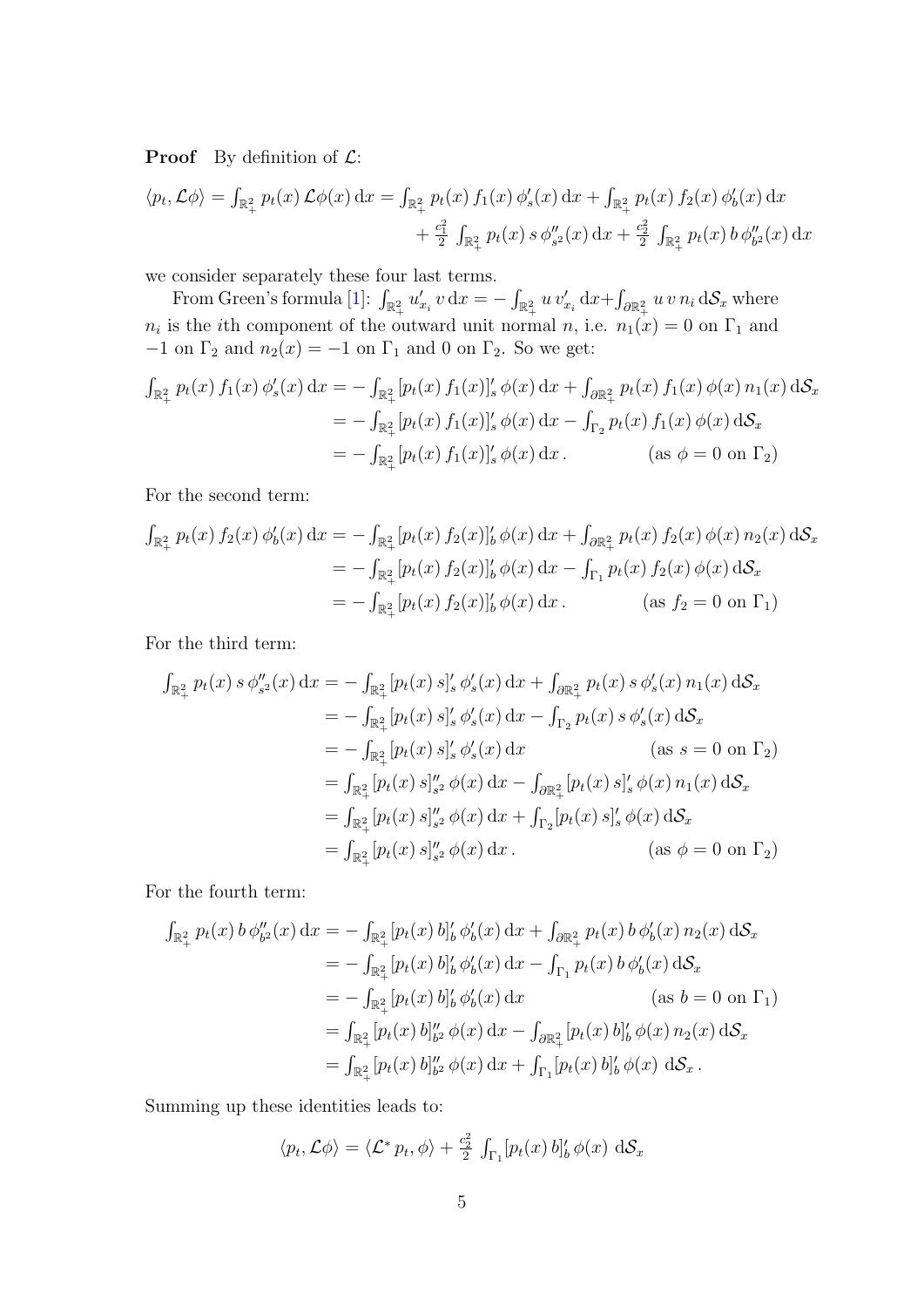finally

$$
\int_{\Gamma_1} [p_t(x) b]_b' \phi(x) dS_x = \int_{\Gamma_1} \left\{ [p_t(x)]_b' b + p_t(x) \right\} \phi(x) dS_x
$$
  
= 
$$
\int_{\Gamma_1} p_t(x) \phi(x) dS_x
$$
  
= 
$$
\int_0^\infty p_t(s, 0) \phi(s, 0) ds
$$

proves the lemma. ✷

According to Lemma [3.1,](#page-3-2) [\(11\)](#page-3-3) becomes:

$$
\frac{\mathrm{d}}{\mathrm{d}t} \Biggl\{ \int_0^\infty q_t(s) \, \phi(s,0) \, \mathrm{d}s + \iint_{\mathbb{R}_+^2} p_t(s,b) \, \phi(s,b) \, \mathrm{d}s \, \mathrm{d}b \Biggr\} =
$$
\n
$$
= \int_0^\infty q_t(s) \, \mathcal{L}\phi(s,0) \, \mathrm{d}s + \iint_{\mathbb{R}_+^2} \mathcal{L}^* p_t(s,b) \, \phi(s,b) \, \mathrm{d}s \, \mathrm{d}b + \frac{c_2^2}{2} \int_0^\infty p_t(s,0) \, \phi(s,0) \, \mathrm{d}s \tag{12}
$$

Let  $\phi(s, b) = \varphi(s) \psi(b)$  with  $\psi(0) = 1$ ,  $\psi(b) = 0$  for  $b > \varepsilon$  and  $\psi'(0) = \psi''(0) = 0$ , after letting  $\varepsilon \to 0$ , the previous equation leads to:

$$
\frac{\mathrm{d}}{\mathrm{d}t} \int_0^\infty q_t(s) \,\varphi(s) \,\mathrm{d}s = \int_0^\infty q_t(s) \,\mathcal{G}\varphi(s) \,\mathrm{d}s + \frac{c_2^2}{2} \int_0^\infty p_t(s,0) \,\varphi(s) \,\mathrm{d}s \tag{13}
$$

where

<span id="page-5-2"></span><span id="page-5-1"></span>
$$
\mathcal{G}\varphi(s) = D\left(s_{\text{in}} - s\right)\varphi'(s) + \frac{c_2^2}{2} s\,\varphi''(s) \tag{14}
$$

is the infinitesimal generator of the diffusion  $S_t$  in washout mode, i.e. of the SDE [\(6\)](#page-2-1). As [\(13\)](#page-5-0) is valid for all test functions  $\varphi$ , we get the following equation for  $q_t(s)$ :

<span id="page-5-3"></span>
$$
\frac{\partial}{\partial t}q_t(s) = \mathcal{G}^*q_t(s) + \frac{c_2^2}{2}p_t(s,0), \qquad \forall t \ge 0, \ s \in [0,\infty)
$$
 (15a)

the equation for  $p_t(s, v)$  is

$$
\frac{\partial}{\partial t}p_t(s,v) = \mathcal{L}^* p_t(s,v), \qquad \forall t \ge 0, (s,v) \in [0,\infty)^2 \qquad (15b)
$$

The initial condition for  $(15a)$  and  $(15b)$  are:

$$
q_t(s) = \rho_v(s)
$$
,  $p_t(s, v) = \rho(s, b)$ . (15c)

where  $\rho_{\rm v}(s)$  ds  $\delta_0({\rm d}b) + \rho(s, b)$  ds db is the distribution law of  $X_0 = (S_0, B_0)$ . The operators are:

$$
\mathcal{G}^*\varphi(s) = -D\left[\left(s_{\rm in} - s\right)\varphi(s)\right]' + \frac{c_2^2}{2}\left[s\,\varphi(s)\right]''\,,\tag{16}
$$

$$
\mathcal{L}^*\phi(s,v) = -\left[f_1(s,b)\,\phi(s,b)\right]_s' - \left[f_2(s,b)\,\phi(s,b)\right]_b' + \frac{c_1^2}{2}\left[s\,\phi(s,b)\right]_{s^2}'' + \frac{c_2^2}{2}\left[b\,\phi(s,b)\right]_{b^2}'' \tag{17}
$$

Finally, the Fokker-Planck equation is a system of PDE's:  $(15b)$  for  $p_t(s, v)$ and  $(15a)$  for  $q_t(s)$ , the first one is autonomous, and its solution appears as an input for the second PDE.

<span id="page-5-0"></span>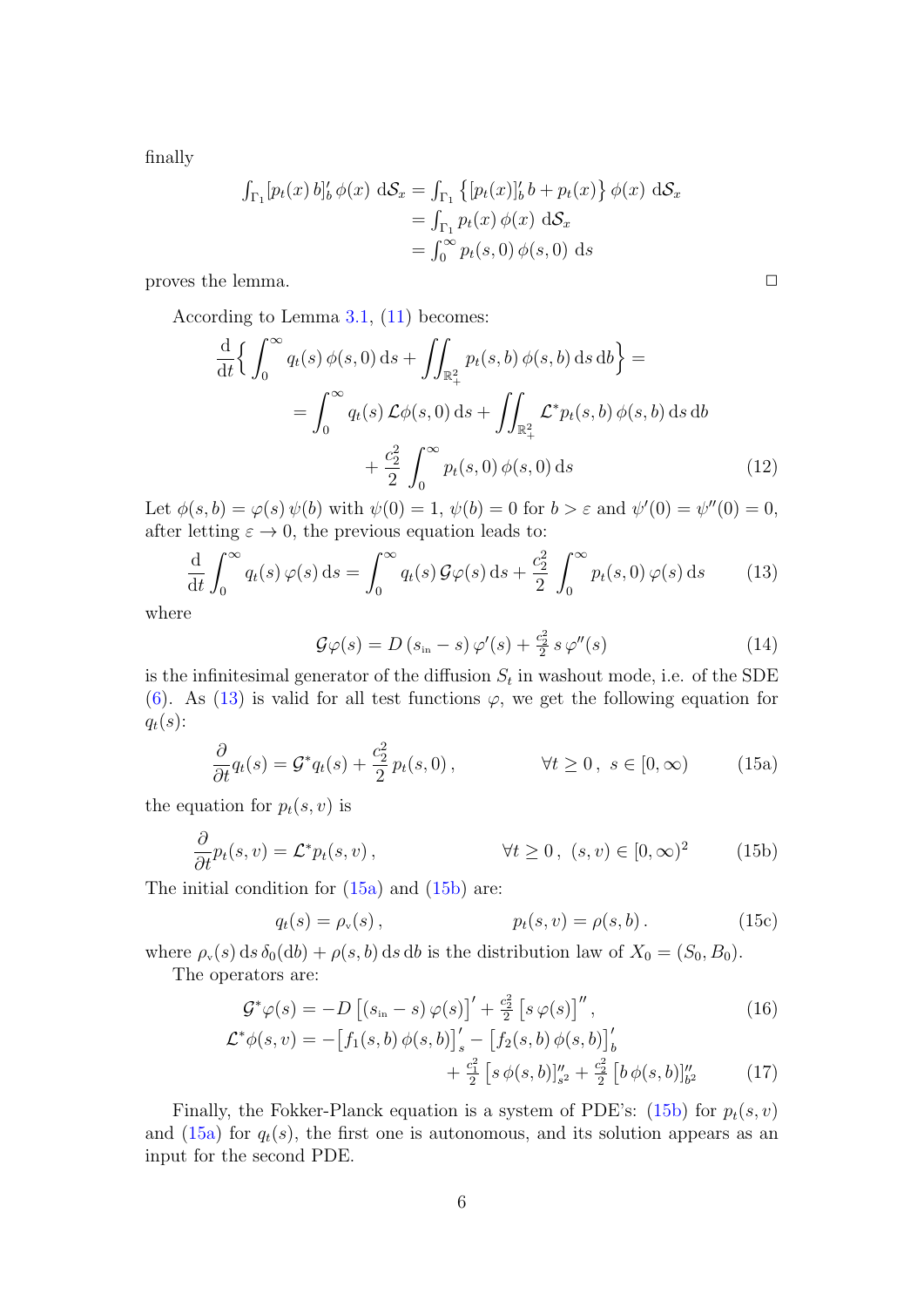

Figure 1: Discretized domain  $G_h$ .

## <span id="page-6-1"></span><span id="page-6-0"></span>4 Approximation

Many finite difference schemes and finite element schemes are adapted to space discretization of the system [\(15\)](#page-5-3). Here we use the specific finite difference scheme proposed in [\[8\]](#page-16-6). This classical scheme presents nice numerical properties and it also can be interpreted as an approximation of the solution of [\(4\)](#page-1-1) by a pure jump Markov process on a finite discretization grid, the resulting system in discretespace and continuous-time is the exact Fokker-Planck equation (forward Kolmogorov equation) associated with this pure jump process. The infinitesimal generator  $\mathcal L$  of the SDE [\(4\)](#page-1-1) is given by [\(10\)](#page-3-4), this operator fully characterizes the distribution law of the process  $X_t = (S_t, B_t)$ , indeed the set of equations [\(15\)](#page-5-3) is totally determined by the operator  $\mathcal L$  as  $\mathcal G$  is only the restriction of  $\mathcal L$  to  $\Gamma_2$ .

The finite difference scheme is detailed in [A,](#page-8-0) it leads to the following approximation of the infinitesimal generator:

$$
\mathcal{L}\phi(x) \simeq \mathcal{L}_h\phi(x) = \sum_{y \in G_h} \mathcal{L}_h(x, y) \phi(y)
$$

for  $x \in G_h$  where:

$$
G_h \stackrel{\text{def}}{=} \{x = (k_1 \, h_1, k_2 \, h_2) \, ; \, k_i = 0, \dots, N_i, \, i = 1, 2\} \, ,
$$
  
\n
$$
\mathring{G}_h \stackrel{\text{def}}{=} \{x = (k_1 \, h_1, k_2 \, h_2) \, ; \, k_i = 1, \dots, N_i - 1, \, i = 1, 2\} \, ,
$$
  
\n
$$
G_h^1 \stackrel{\text{def}}{=} \{x = (k_1 \, h_1, 0) \, ; \, k_1 = 0, \dots, N_1\} \, ,
$$

are the grid version of  $\mathbb{R}^2_+$ ,  $\mathbb{R}^2_+$  and  $\Gamma_1$  respectively, see Figure [1.](#page-6-1)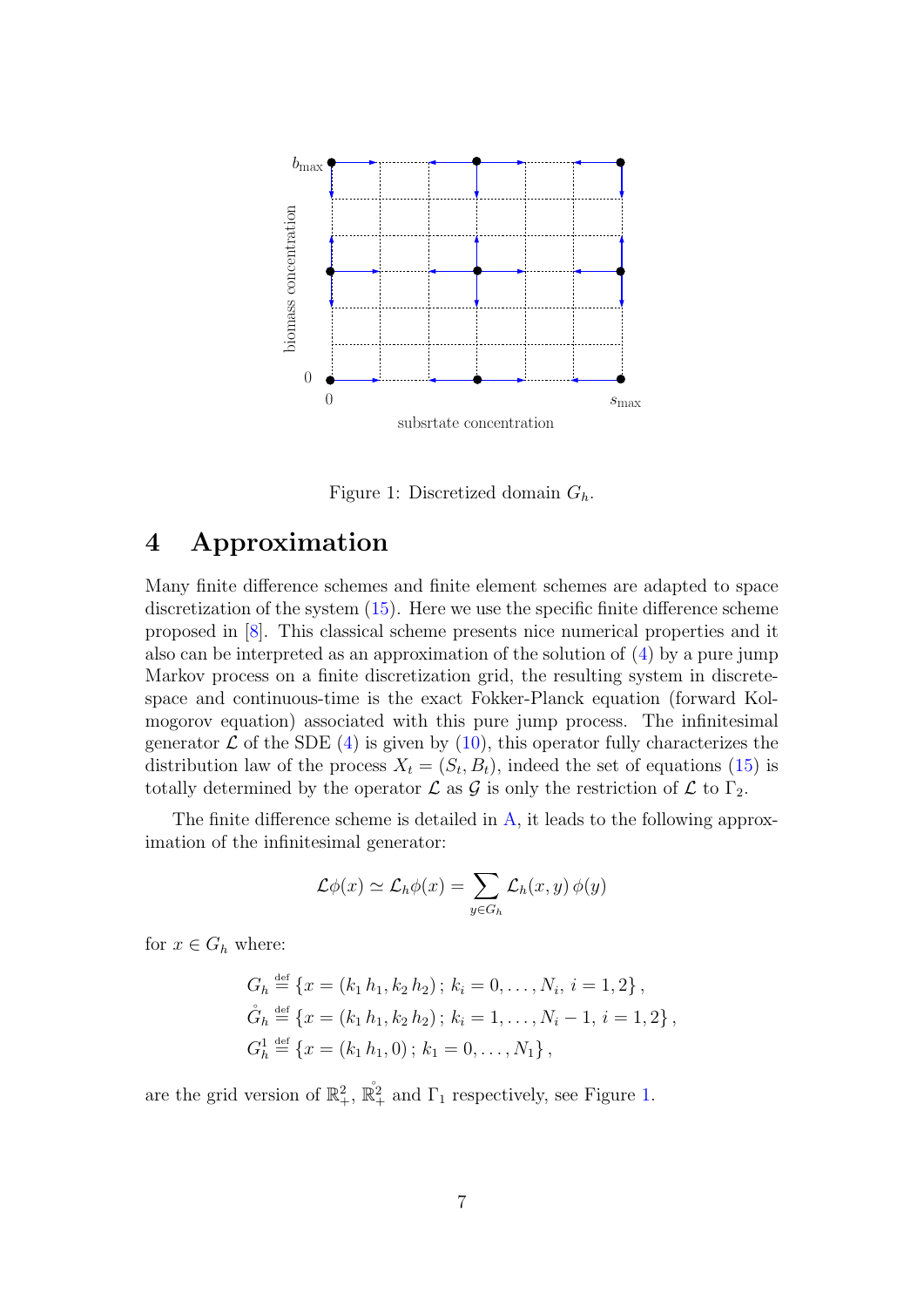For the interior points  $x \in \check{G}_h$  the finite difference scheme is:

$$
\begin{cases}\n\mathcal{L}_h(x,x) = -\frac{|f_1(x)|}{h_1} - \frac{|f_2(x)|}{h_2} - \frac{\sigma_1^2(x)}{h_1^2} - \frac{\sigma_2^2(x)}{h_2^2},\\ \n\mathcal{L}_h(x,x \pm h_i e_i) = \frac{f_i^{\pm}(x)}{h_i} + \frac{\sigma_i^2(x)}{2h_i^2}, \quad i = 1, 2,\\ \n\mathcal{L}_h(x,y) = 0 \quad \text{otherwise.}\n\end{cases}
$$

For the boundary points  $x \in G_h \setminus \overset{\circ}{G}_h$  the finite difference schemes are detailed in [B.](#page-14-0) They correspond to the Figure [1:](#page-6-1) for  $s = s_{\text{max}}$  or  $b = b_{\text{max}}$ , we must impose reflecting conditions, for for  $s = 0$  or  $b = 0$ , the boundary conditions are natural, they derive from the value of the coefficients. Indeed, when  $b = 0$ , then  $f_2 = \sigma_2 = 0$  and the jump process stays on the boundary " $b = 0$ " (it cannot jump to  $b = h_2$  or to  $b = -h_2$ ). When  $s = 0$ , then  $f_1 = D s_{in}$  and  $\sigma_1 = 0$ , so the jump process can only jump to  $s = h_1$ .

We obtain a matrix  $\mathcal{L}_h = [\mathcal{L}_h(x, y)]_{x, y \in G_h}$  which is the infinitesimal generator of a pure jump Markov process  $(X_t^h)_{t\geq 0}$  in continuous time and discrete state space  $G_h$ . Starting from a point x of the grid, the process  $X_t^h$  stays there during a time exponentially distributed with parameter  $-\mathcal{L}_h(x, x)$  then it jumps to a point y with probability  $\mathcal{L}_h(x, y)/(-\mathcal{L}_h(x, x))$  for all  $y \in \mathcal{G}_h$ , and  $\mathcal{L}_h$  is a  $\mathcal{Q}$ -matrix as  $\sum_{y \in \mathcal{G}_h} \mathcal{L}_h(x, y) = 0$ . Then the following Kolmogorov forward equation:

$$
\frac{\partial}{\partial t}p_t^h(x) = \mathcal{L}_h^* p_t^h(x) \tag{18}
$$

gives the evolution of the distribution law  $p_t^h$  of  $X_t^h$ ,  $p_t^h(x) = \mathbb{P}(X_t^h = x)$ ,  $x \in G_h$ .

It is important to note that this approach gives an approximation of the cou-pled system of PDEs [\(15\)](#page-5-3):  $(p_t^h(x))_{x \in G_h \setminus G_h^1}$  is an approximation of  $(p_t(s, b))_{(s, b) \in (0, \infty)^2}$ and  $(p_t^h(x))_{x \in G_h^1}$  is an approximation of  $(q_t(s))_{s \in (0,\infty)}$ .

For the time-discretization we use the implicit Euler scheme approximation:

$$
\frac{p_{t+\delta}^h(x) - p_t^h(x)}{\delta} = \mathcal{L}_h^* p_{t+\delta}^h(x)
$$

that is:

<span id="page-7-1"></span>
$$
(I - \delta \mathcal{L}_h^*) p_{t+\delta}(x) = p_t(x).
$$

### <span id="page-7-0"></span>5 Numerical results

#### 5.1 Comparison

Many works [\[7\]](#page-16-7) propose the following structure for the diffusion coefficients:

$$
dS_t = \left\{ -k \,\mu(S_t) \, B_t + D \left( s_{\rm in} - S_t \right) \right\} dt + c_1 \, S_t \, dW_t^1 \,, \tag{19a}
$$

$$
dB_t = \left\{ \mu(S_t) B_t - D B_t \right\} dt + c_2 B_t dW_t^2.
$$
 (19b)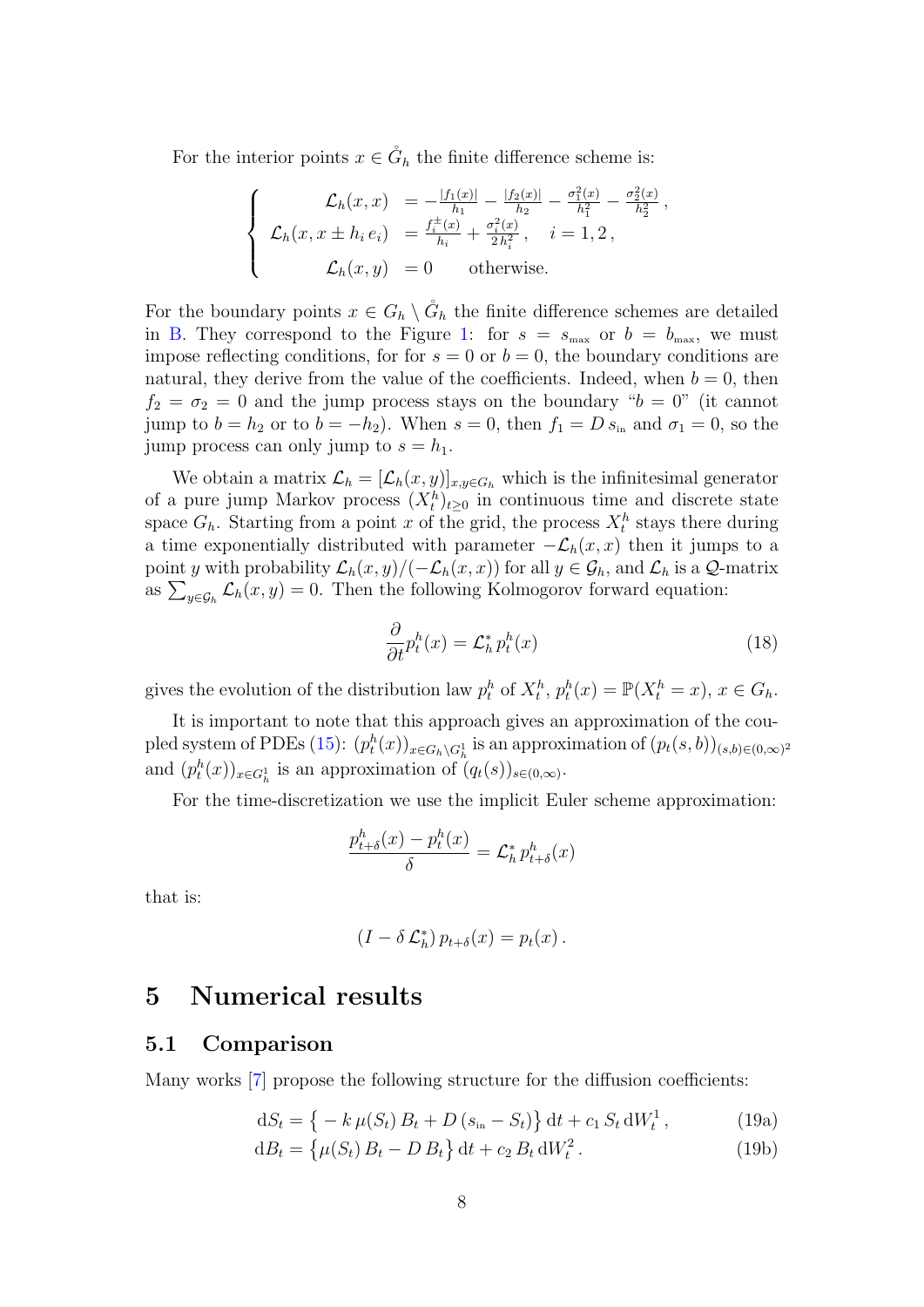It is slightly different from [\(4\)](#page-1-1). In large population size, these two models are rather equivalent; they differ drastically in the washout regime.

In this test we use the Monod growth rate function [\(2\)](#page-0-1) and the parameters:  $k\ =\ 10,\ s_{\rm in}\ =\ 1.3\ \ ({\rm mg/l}),\ D\ =\ 0.4\ \ (1/h),\ \mu_{\rm max}\ =\ 3\ \ (1/h)\ \ ,\ k_s\ =\ 6\ \ ({\rm mg/l}).$ The initial law is  $(S_0, B_0) \sim \mathcal{N}(0.45, 10^{-5}) \otimes \mathcal{N}(0.01, 10^{-5})$ . The discretization parameters are  $s_{\text{max}} = 2$ ,  $b_{\text{max}} = 0.06$ ,  $\delta = 0.1$ ,  $N_1 = N_2 = 70$ . In Figure [2,](#page-9-0) we see that with small noise intensities the simulation of the two models are very similar; with higher small noise intensities, the simulations are very different. This is due to the fact that the behavior of the two diffusion processes near the boundary " $b = 0$ " are different: with the model [\(4\)](#page-1-1) the washout regime is attainable which is not the case with the model [\(19\)](#page-7-1). In Figure [3](#page-10-0) we compare the evolution of the washout probability  $t \to \mathbb{P}(B_t = 0)$  for both models, we clearly see that the model [\(19\)](#page-7-1) does not give account for this probability.

#### 5.2 Simulation with the Haldane growth rate function

In this test we use the Haldane growth rate function  $(3)$  and the parameters:  $k = 2$ ,  $s_{\text{in}} = 2.4 \text{ (mg/l)}$ ,  $D = 0.1 \text{ (1/h)}$ ,  $\bar{\mu} = 5 \text{ (1/h)}$ ,  $k_s = 10 \text{ (mg/l)}$ ,  $\alpha = 0.03$ :  $c_1 = c_2 = 0.01$ . The initial law is  $(S_0, B_0) \sim \mathcal{N}(1.5, 10^{-5}) \otimes \mathcal{N}(0.68, 10^{-5})$ . The discretization parameters are  $s_{\text{max}} = 3$ ,  $b_{\text{max}} = 2.5$ ,  $\delta = 0.25$ ,  $N_1 = N_2 = 300$ .

In Figure [5](#page-11-0) we plot the time evolution of the distribution law of  $X_t$ : for each time t, we represent (the approximation of)  $(p_t(s, b); (s, b) \in (0, s_{\text{max}}) \times (0, b_{\text{max}}))$ together with (the approximation of)  $(q_t(s); s \in (0, s_{\text{max}}))$ . In this test the mean of  $X_0$  is on this curve that separates the two basins of attraction (dashed white line): hence part of the mass will be attracted by  $(s_1^*, b_1^*)$  and the other part will be attracted by the washout  $(s_{\rm in}, 0)$  (see Figure [4\)](#page-10-1).

For  $t = 0$  we plot all the trajectory  $(x(t))_{t \in [0,80]}$  (white line). At the beginning the distribution law starts to "stretch" between the two attractors  $(t = 24)$ . At  $t = 32$ , part of the mass is already on the point  $(s_1^*, b_1^*)$ . Note that at this instant  $p_t(s, b)$  is bimodal and  $x(t)$  is a good approximation of  $\mathbb{E}(X_t)$ , but it is a poor statistics for  $X_t$ . At the final time  $t = 80$ , the deterministic trajectory  $x(t)$ reaches the equilibrium point  $(s_1^*, b_1^*)$  and 13% of the mass has been trapped by the washout absorbing boundary and some mass is still in the washout basin and will be trapped by the boundary " $b = 0$ ".

## <span id="page-8-0"></span>A General finite difference scheme for  $n$ -dimensional diffusion processes

Let  $X_t$  be the following diffusion process:

$$
dX_t = b(X_t) dt + \sigma(X_t) dW_t
$$

where  $X_t$  takes values in  $\mathbb{R}^n$ ,  $b: \mathbb{R}^n \mapsto \mathbb{R}^n$ ,  $\sigma: \mathbb{R}^n \mapsto \mathbb{R}^{n \times m}$ , and  $W_t$  is a standard Brownian motion with values in  $\mathbb{R}^m$ . Let  $a = \sigma \sigma^* : \mathbb{R}^n \mapsto \mathbb{R}^{n \times n}$ . The coefficients are supposed to be locally Lipschitz and at most of linear growth.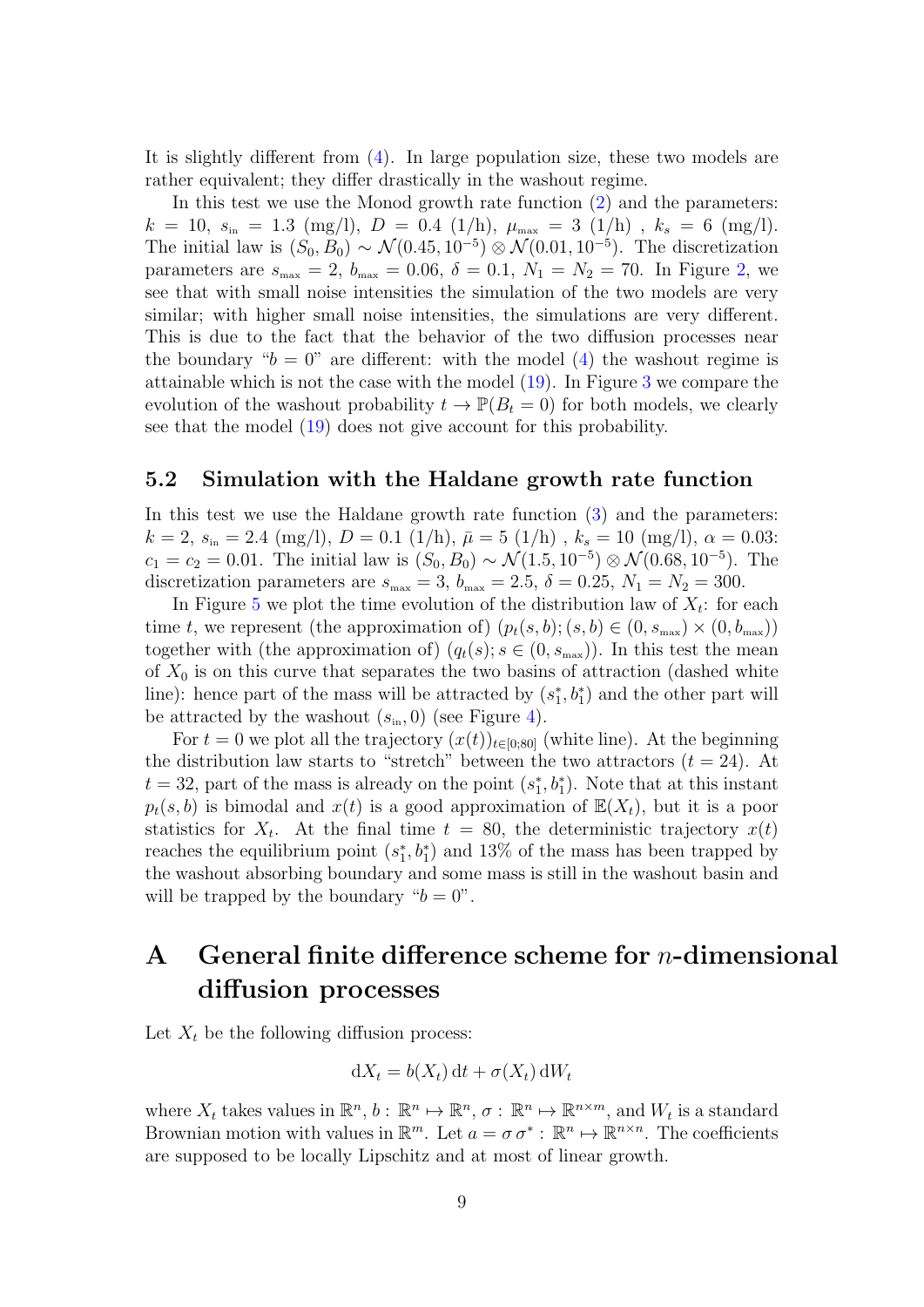

<span id="page-9-0"></span>Figure 2: In cases "1" the diffusion coefficients are  $\sigma_1(s) = c_1 \sqrt{s}$  and  $\sigma_2(b) =$  $c_2 \sqrt{b}$ ; in cases "2" the diffusion coefficients are  $\sigma_1(s) = c_1 s$  and  $\sigma_2(b) = c_2 b$ . In cases "a"  $c_1 = c_2 = 0.005$ ; in cases "b"  $c_1 = c_2 = 0.02$ . For small noise intensities (cases "a"), cases "1" and "2" behave rather similarly. For higher noise intensities (cases "b"), as the law  $\pi_t$  of  $(S_t, B_t)$  is closer to the absorbing "washout" boundary  $\{(s,b) \in \mathbb{R}^2_+; b = 0\}$ , cases "1" and "2" behave rather similarly. See Figure [3](#page-10-0) for the evaluation of the washout probability.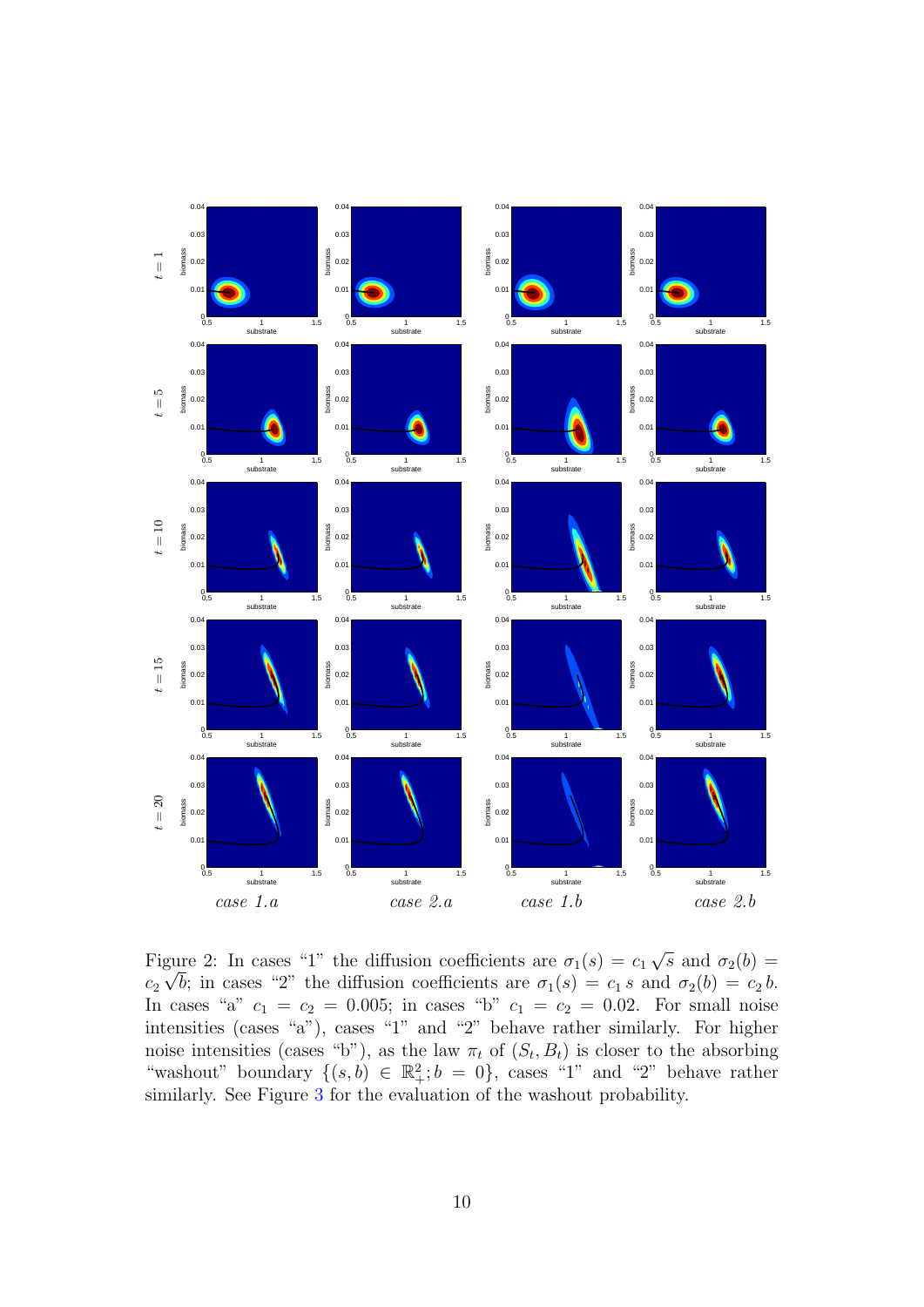

<span id="page-10-0"></span>Figure 3: Washout probability — Following Figure [2:](#page-9-0) we compute  $t \to \mathbb{P}(B_t = 0)$ for the case "1" (model 1:  $\sigma_1(s) = c_1 \sqrt{s}, \sigma_2(b) = c_2 \sqrt{b}$ ) and for case "2" (model 2:  $\sigma_1(s) = c_1 s, \sigma_2(b) = c_2 b$ .



<span id="page-10-1"></span>Figure 4: Phase portraits for the system [\(1\)](#page-0-0) for the Monod growth function (left) and the Haldane growth function. Left (Monod case): there are two equilibrium states: the washout equilibrium (red dot) is unattractive, the equilibrium point  $(s^*, b^*)$  with  $s^* = k_s D/(\mu_{\text{max}} - D)$  (solution of  $\mu(s) = D$ ) and  $b^* = (s_{\rm in} - s^*)/k$  is attractive. We suppose that  $\mu_{\rm max} > D$ . The dashed line is  $b = (s_{\rm in} - s)/k$ , in blue two trajectories (blue circles: initial positions). **Right** (Haldane case): the washout is still an equilibrium point but now it is attractive, there are two other equilibrium points given as solutions of  $\mu(s) = D$ (we suppose that it admits two separate solutions),  $(s_1^*, b_1^*)$  is attractive (corresponding to the smallest value of  $s$ ),  $(s_2^*, b_2^*)$  is unattractive. The black dashed curve separates the two basins of attraction; in blue four trajectories (blue circles: initial positions).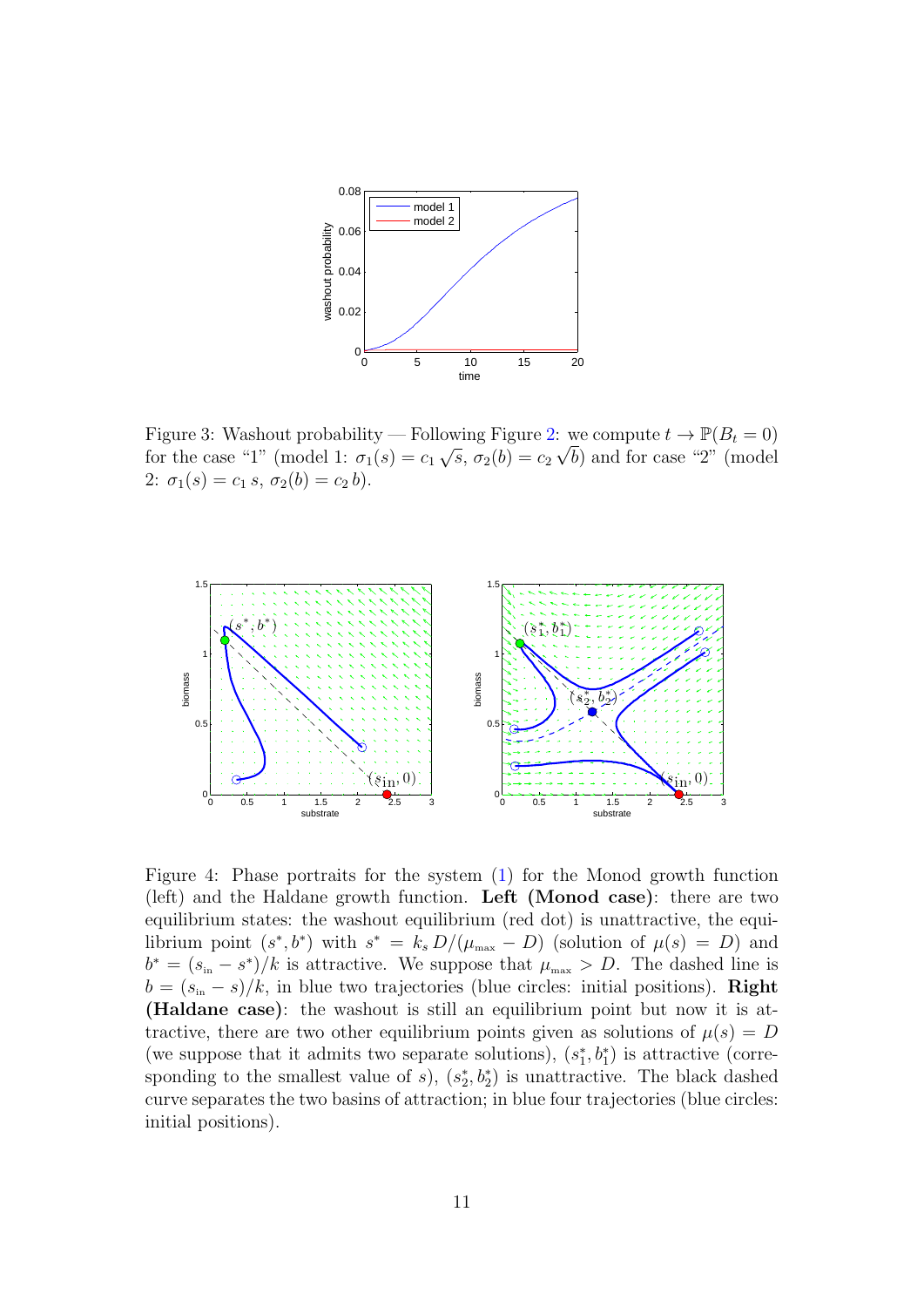

<span id="page-11-0"></span>Figure 5: Evolution of the distribution law of  $X_t$ : for each time t, the density  $p_t(s, b)$  together with the washout density  $q_t(s)$ ; the dashed curve separates the two basins of attraction. The mean of  $X_0$  is on this curve. See comments in the text.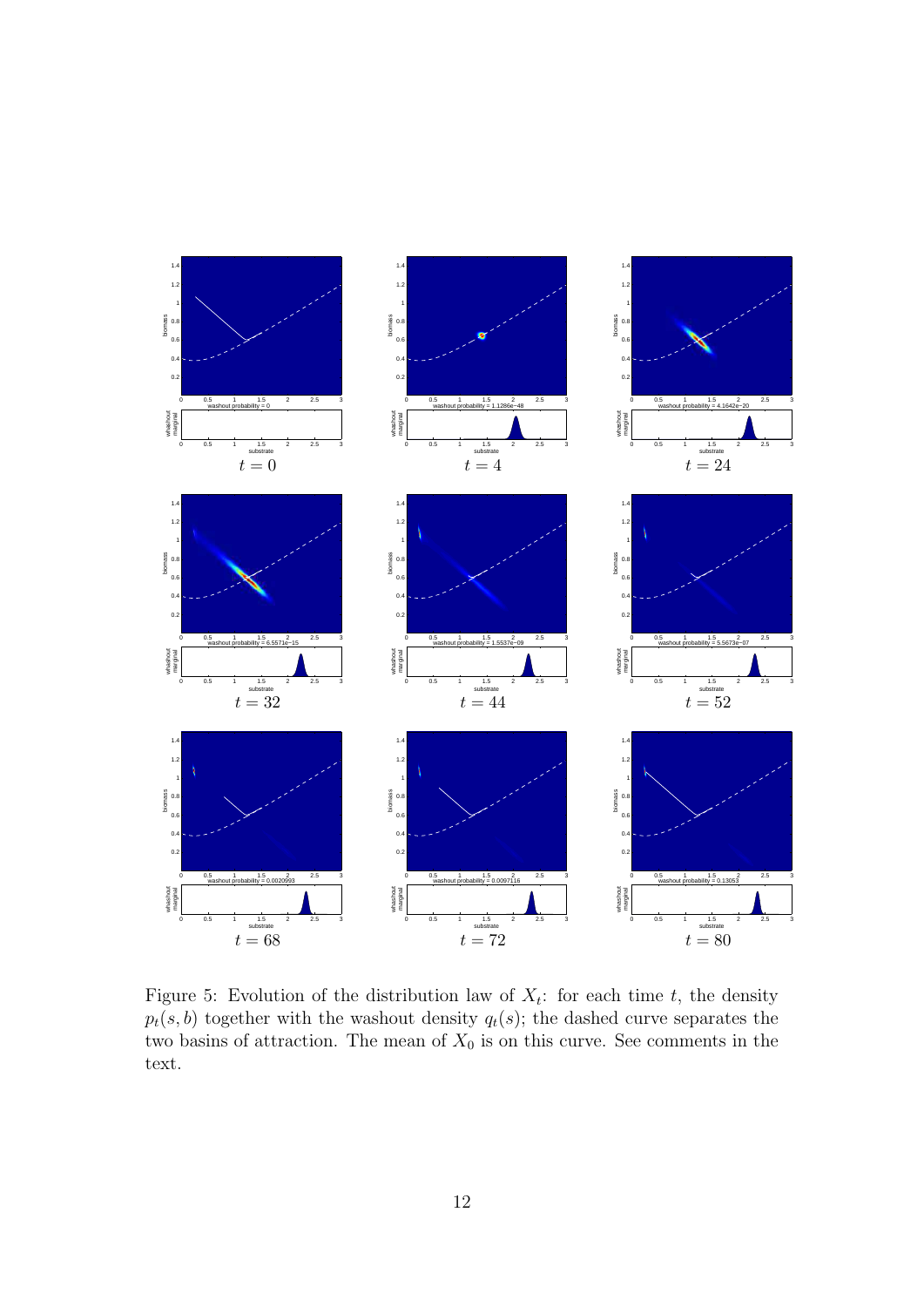The probability density function  $p(t, x)$  of  $X_t$  is solution of the following Fokker-Planck equation:

$$
\frac{\partial}{\partial t}p(t,x) = \mathcal{L}^*p(t,x) \tag{20}
$$

where  $\mathcal L$  is the infinitesimal generator defined by:

$$
\mathcal{L}\phi(x) \stackrel{\text{def}}{=} \sum_{i=1}^{n} f_i(x) \, \phi'_{x_i}(x) + \frac{1}{2} \sum_{i,j=1}^{n} a_{ij}(x) \, \phi''_{x_i x_j}(x) \, .
$$

We consider finite difference schemes based on the following stencil (for the components  $(x_i, x_j)$ :



We use the following up-wind scheme [\[8\]](#page-16-6):

$$
f_i(x) \phi'_{x_i}(x) \simeq \begin{cases} f_i(x) \frac{\phi(x+h_i e_i) - \phi(x)}{h_i}, & \text{if } f_i(x) \ge 0, \\ f_i(x) \frac{\phi(x) - \phi(x-h_i e_i)}{h_i}, & \text{if } f_i(x) < 0, \end{cases}
$$
  
\n
$$
a_{ii}(x) \phi''_{x_i^2}(x) \simeq a_{ii}(x) \frac{\phi(x+h_i e_i) - 2\phi(x) + \phi(x-h_i e_i)}{h_i^2},
$$
  
\n
$$
\begin{cases} a_{ij}(x) \frac{1}{2h_i} \left[ \frac{\phi(x+h_i e_i + h_j e_j) - \phi(x+h_i e_i)}{h_j} - \frac{\phi(x+h_j e_j) - \phi(x)}{h_j} \right], \\ \frac{\phi(x) - \phi(x-h_i e_i)}{h_j} - \frac{\phi(x-h_i e_i) - \phi(x-h_i e_i - h_j e_j)}{h_j} \right], \\ a_{ij}(x) \phi''_{x_i x_j}(x) \simeq \begin{cases} a_{ij}(x) \frac{1}{2h_i} \left[ \frac{\phi(x+h_i e_i) - \phi(x+h_i e_i - h_j e_j)}{h_j} - \frac{\phi(x) - \phi(x-h_i e_j)}{h_j} \right], \\ h_j & \text{if } a_{ij}(x) \ge 0, \\ h_j & \frac{\phi(x+h_j e_j) - \phi(x)}{h_j} - \frac{\phi(x-h_i e_i + h_j e_j) - \phi(x-h_i e_i)}{h_j} \right], \\ 0, & \text{if } a_{ij}(x) < 0, \end{cases}
$$

for  $i, j = 1, \ldots, n, i \neq j$ . The last non-diagonal second order schemes correspond to the following diagrams:

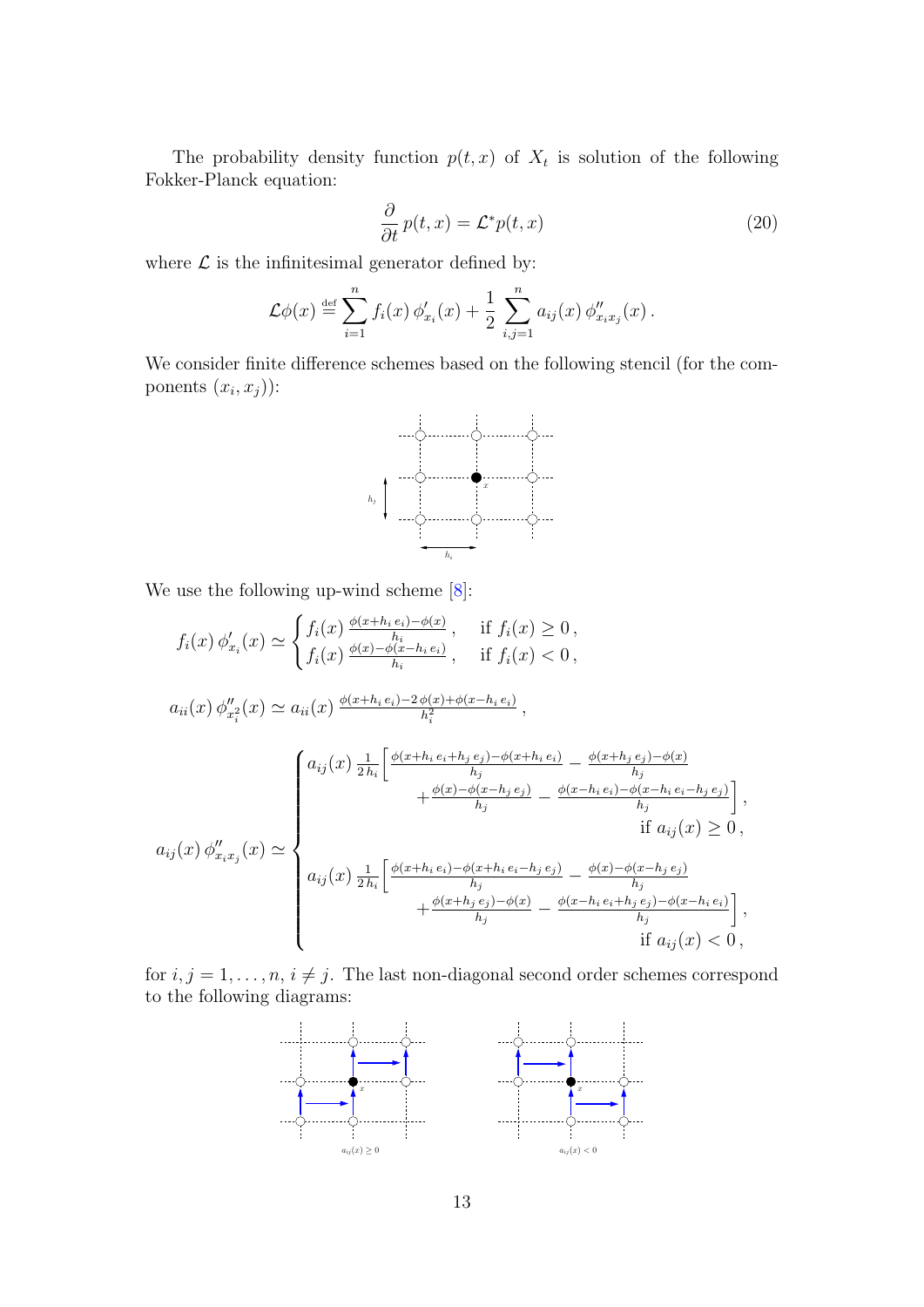With notation  $f^+(x) = \max(f(x), 0)$  and  $f^-(x) = \max(-f(x), 0)$ , we get the following approximation:

$$
\mathcal{L}_{h}\phi(x) = \sum_{i} f_{i}(x) \phi'_{x_{i}}(x) + \frac{1}{2} \sum_{i,j} a_{i,j}(x) \phi''_{x_{i}x_{j}}(x)
$$
\n
$$
= \sum_{i} \{f_{i}^{+}(x) - f_{i}^{-}(x)\} \phi'_{x_{i}}(x) + \frac{1}{2} \sum_{i} a_{ii}(x) \phi''_{x_{i}^{2}}(x) + \frac{1}{2} \sum_{i,j;i \neq j} \{a_{ij}^{+}(x) - a_{ij}^{-}(x)\} \phi''_{x_{i}x_{j}}(x)
$$
\n
$$
\simeq \sum_{i} \left\{ \frac{f_{i}^{+}(x)}{h_{i}} \left[ \phi(x + h_{i} e_{i}) - \phi(x) \right] - \frac{f_{i}^{-}(x)}{h_{i}} \left[ \phi(x) - \phi(x - h_{i} e_{i}) \right] \right\}
$$
\n
$$
+ \sum_{i} \frac{a_{i,i}(x)}{2h_{i}^{2}} \left[ \phi(x + h_{i} e_{i}) - 2 \phi(x) + \phi(x - h_{i} e_{i}) \right]
$$
\n
$$
+ \frac{1}{2} \sum_{i,j;i \neq j} \left\{ \frac{a_{ij}^{+}(x)}{2h_{i}h_{j}} \left( \left[ \phi(x + h_{i} e_{i} + h_{j} e_{j}) - \phi(x + h_{i} e_{i}) \right] - \left[ \phi(x + h_{j} e_{j}) - \phi(x) \right] \right.\right.
$$
\n
$$
+ \left[ \phi(x) - \phi(x - h_{j} e_{j}) \right] - \left[ \phi(x - h_{i} e_{i}) - \phi(x - h_{i} e_{i} - h_{j} e_{j}) \right] \right)
$$
\n
$$
- \frac{a_{ij}(x)}{2h_{i}h_{j}} \left( \left[ \phi(x + h_{i} e_{i}) - \phi(x + h_{i} e_{i} - h_{j} e_{j}) \right] - \left[ \phi(x) - \phi(x - h_{j} e_{j}) \right] \right.
$$
\n
$$
+ \left[ \phi(x + h_{j} e_{j}) - \phi(x) \right] - \left[ \phi(x - h_{i} e_{i} + h_{j} e_{j}) - \phi(x - h_{i} e_{i}) \right] \right
$$

$$
= \phi(x) \left\{ -\sum_{i} \frac{|f_i(x)|}{h_i} - \sum_{i} \frac{a_{ii}(x)}{h_i^2} + \sum_{i,j;i\neq j} \frac{|a_{ij}(x)|}{2h_i h_j} \right\} + \sum_{i} \phi(x + h_i e_i) \left\{ \frac{f_i^+(x)}{h_i} + \frac{a_{ii}(x)}{2h_i^2} - \sum_{j;j\neq i} \frac{|a_{ij}(x)|}{4h_i h_j} \right\} + \sum_{j} \sum_{i;i\neq j} \phi(x + h_j e_j) \frac{|a_{ij}(x)|}{4h_i h_j} + \sum_{i} \phi(x - h_i e_i) \left\{ \frac{f_i^-(x)}{h_i} + \frac{a_{ii}(x)}{2h_i^2} - \sum_{j;j\neq i} \frac{|a_{ij}(x)|}{4h_i h_j} \right\} + \sum_{j} \sum_{i;i\neq j} \phi(x - h_j e_j) \frac{|a_{ij}(x)|}{4h_i h_j} + \sum_{i,j;i\neq j} \left\{ \frac{a_{ij}^+(x)}{2h_i h_j} \left[ \phi(x + h_i e_i + h_j e_j) + \phi(x - h_i e_i - h_j e_j) \right] \right. + \frac{a_{ij}^-(x)}{2h_i h_j} \left[ \phi(x + h_i e_i - h_j e_j) + \phi(x - h_i e_i + h_j e_j) \right] \right\}
$$

the symmetry  $a_{ij} = a_{ji}$  leads to

$$
\mathcal{L}_{h}\phi(x) = \phi(x)\left\{-\sum_{i}\frac{|f_{i}(x)|}{h_{i}} - \sum_{i}\frac{a_{ii}(x)}{h_{i}^{2}} + \sum_{i,j;i\neq j}\frac{|a_{ij}(x)|}{2h_{i}h_{j}}\right\} \n+ \sum_{i}\phi(x+h_{i}e_{i})\left\{\frac{f_{i}^{+}(x)}{h_{i}} + \frac{a_{ii}(x)}{2h_{i}^{2}} - \sum_{j;j\neq i}\frac{|a_{ij}(x)|}{2h_{i}h_{j}}\right\} \n+ \sum_{i}\phi(x-h_{i}e_{i})\left\{\frac{f_{i}^{-}(x)}{h_{i}} + \frac{a_{ii}(x)}{2h_{i}^{2}} - \sum_{j;j\neq i}\frac{|a_{ij}(x)|}{2h_{i}h_{j}}\right\} \n+ \sum_{i,j;i\neq j}\left\{\frac{a_{ij}^{+}(x)}{2h_{i}h_{j}}\left[\phi(x+h_{i}e_{i}+h_{j}e_{j}) + \phi(x-h_{i}e_{i}-h_{j}e_{j})\right] \n+ \frac{a_{ij}^{-}(x)}{2h_{i}h_{j}}\left[\phi(x+h_{i}e_{i}-h_{j}e_{j}) + \phi(x-h_{i}e_{i}+h_{j}e_{j})\right]\right\}
$$

We get the following approximation of the infinitesimal generator:

$$
\mathcal{L}\phi(x) \simeq \mathcal{L}_h\phi(x) = \sum_{y \in G_h} \mathcal{L}_h(x, y) \phi(y)
$$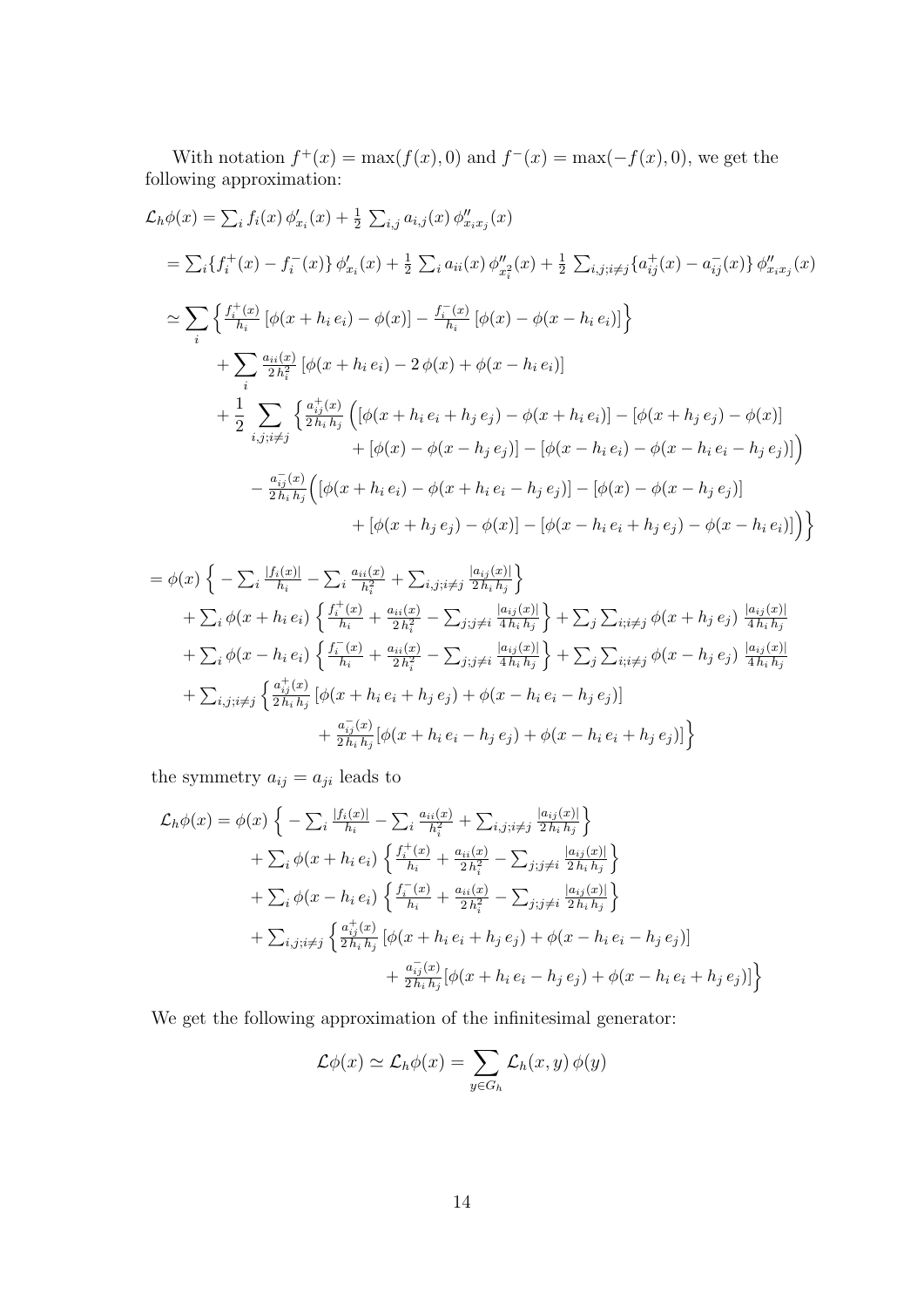for  $x \in G_h$  where  $G_h = \{x = (k_1 h_1, \dots, k_n h_n) ; k_i = 0, \dots, N_i, i = 1, \dots, n\}$  and

$$
\begin{cases}\n\mathcal{L}_h(x,x) = -\sum_{i=1}^n \frac{|f_i(x)|}{h_i} - \sum_{i=1}^n \left\{ \frac{a_{ii}(x)}{h_i^2} - \sum_{j \neq i} \frac{|a_{ij}(x)|}{2h_i h_j} \right\}, \\
\mathcal{L}_h(x, x \pm h_i e_i) = \frac{f_i^{\pm}(x)}{h_i} + \frac{a_{ii}(x)}{2h_i^2} - \sum_{j;j \neq i} \frac{|a_{ij}(x)|}{2h_i h_j}, \\
\mathcal{L}_h(x, x + h_i e_i + h_j e_j) = \mathcal{L}_h(x, x - h_i e_i - h_j e_j) = \frac{a_{ij}^{\pm}(x)}{2h_i h_j} \quad \text{for } i \neq j, \\
\mathcal{L}_h(x, x + h_i e_i - h_j e_j) = \mathcal{L}_h(x, x - h_i e_i + h_j e_j) = \frac{a_{ij}(x)}{2h_i h_j} \quad \text{for } i \neq j, \\
\mathcal{L}_h(x, y) = 0 \quad \text{otherwise.}\n\end{cases}
$$

# <span id="page-14-0"></span>B Boundary conditions for the finite difference approximation

For the boundary points  $G_h \setminus \overset{\circ}{G}_h$  of the grid, we use the following schemes:

• For  $x \in \{(s, b) \in G_h; s = 0, b \in (0, b_{\max})\}$ 

$$
\begin{cases}\n\mathcal{L}_h(x,x) = -\frac{|f_1(x)|}{h_1} - \frac{|f_2(x)|}{h_2} - \frac{\sigma_1^2(x)}{h_1^2} - \frac{\sigma_2^2(x)}{h_2^2}, \\
\mathcal{L}_h(x,x+h_1e_1) = \frac{f_1^+(x)}{h_1} + \frac{\sigma_1^2(x)}{2h_1^2}, \\
\mathcal{L}_h(x,x-h_1e_1) = \frac{f_1^-(x)}{h_1} + \frac{\sigma_1^2(x)}{2h_1^2} = 0 \text{ because } f_1(0,b) = D s_{\text{in}}, \ \sigma_1(0,b) = 0, \\
\mathcal{L}_h(x,x \pm h_2e_2) = \frac{f_2^+(x)}{h_2} + \frac{\sigma_2^2(x)}{2h_2^2}, \text{ note that } f_2(0,b) = -Db < 0, \\
\mathcal{L}_h(x,y) = 0 \text{ otherwise.}\n\end{cases}
$$

• For 
$$
x \in \{(s, b) \in G_h; s = s_{\max}, b \in (0, b_{\max})\}
$$

$$
\begin{cases}\n\mathcal{L}_h(x,x) = -\frac{|f_1(x)|}{h_1} - \frac{|f_2(x)|}{h_2} - \frac{\sigma_1^2(x)}{h_1^2} - \frac{\sigma_2^2(x)}{h_2^2}, \\
\mathcal{L}_h(x,x+h_1e_1) = 0 \text{ (set artificially to 0)}, \\
\mathcal{L}_h(x,x-h_1e_1) = \frac{|f_1(x)|}{h_1} + \frac{\sigma_1^2(x)}{h_1^2}, \\
\mathcal{L}_h(x,x \pm h_2e_2) = \frac{f_2^{\pm}(x)}{h_2} + \frac{\sigma_2^2(x)}{2h_2^2}, \\
\mathcal{L}_h(x,y) = 0 \text{ otherwise.} \n\end{cases}
$$

• For  $x \in \{(s, b) \in G_h; s \in (0, s_{\max}), b = 0\}$ 

$$
\begin{cases}\n\mathcal{L}_h(x,x) = -\frac{|f_1(x)|}{h_1} - \frac{\sigma_1^2(x)}{h_1^2}, \\
\mathcal{L}_h(x,x \pm h_1 e_1) = \frac{f_1^{\pm}(x)}{h_1} + \frac{\sigma_1^2(x)}{2h_1^2}, \\
\mathcal{L}_h(x,x \pm h_2 e_2) = \frac{f_2^{\pm}(x)}{h_2} + \frac{\sigma_2^2(x)}{2h_2^2} = 0 \text{ because } f_2(s,0) = \sigma_2(s,0) = 0, \\
\mathcal{L}_h(x,y) = 0 \quad \text{otherwise.}\n\end{cases}
$$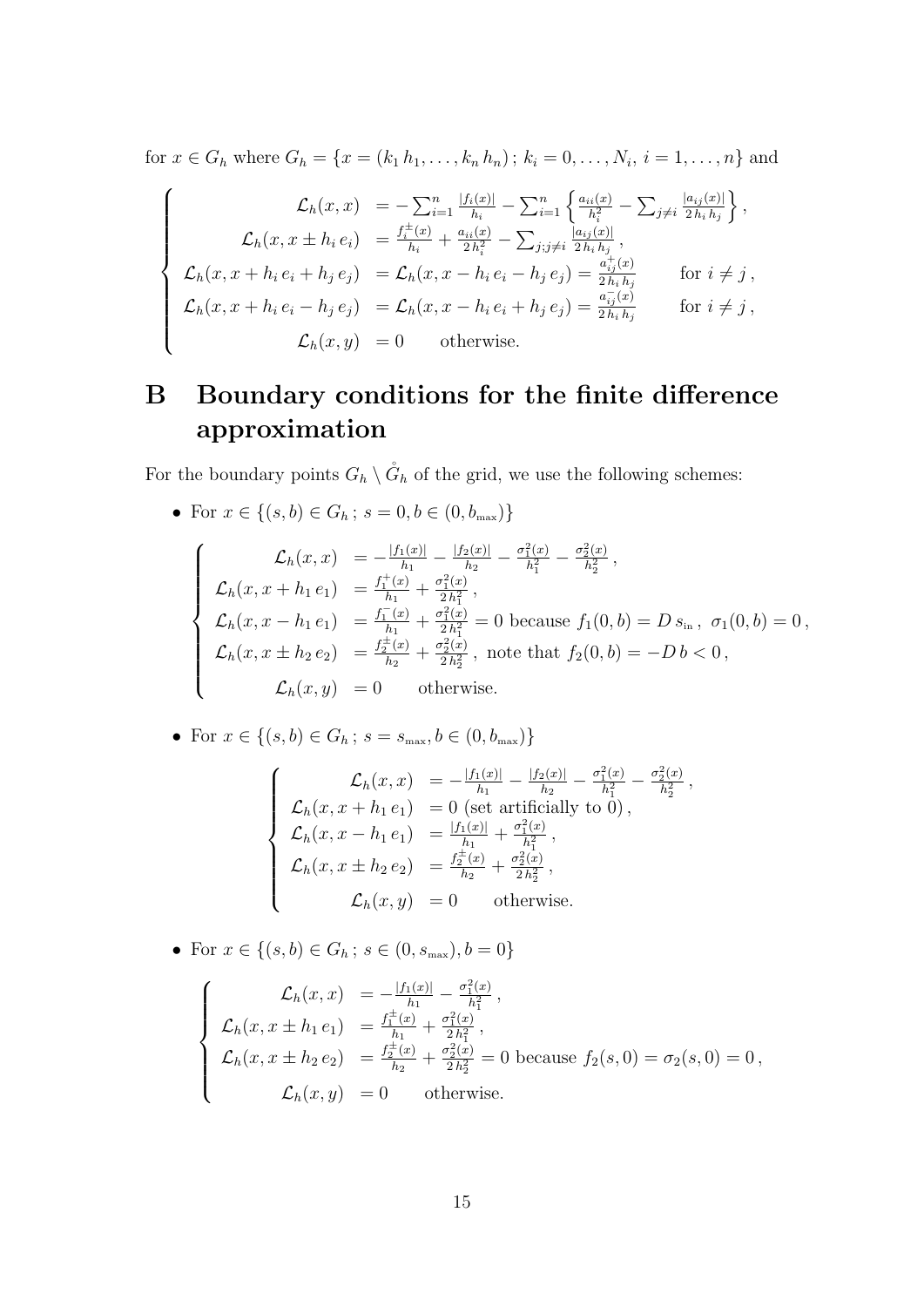• For 
$$
x \in \{(s, b) \in G_h; s \in (0, s_{\max}), b = b_{\max}\}\
$$
  
\n
$$
\mathcal{L}_h(x, x) = -\frac{|f_1(x)|}{h_1} - \frac{|f_2(x)|}{h_2} - \frac{\sigma_1^2(x)}{h_1^2} - \frac{\sigma_2^2(x)}{h_2^2},
$$
\n
$$
\mathcal{L}_h(x, x \pm h_1 e_1) = \frac{f_1^{\pm}(x)}{h_1} + \frac{\sigma_1^2(x)}{2h_1^2},
$$
\n
$$
\mathcal{L}_h(x, x + h_2 e_2) = 0 \text{ (set artificially to 0)},
$$
\n
$$
\mathcal{L}_h(x, x - h_2 e_2) = \frac{|f_2(x)|}{h_2} + \frac{\sigma_2^2(x)}{h_2^2},
$$
\n
$$
\mathcal{L}_h(x, y) = 0 \text{ otherwise.}
$$

• For  $x=(0,0)$ 

$$
\begin{cases}\n\mathcal{L}_h(x,x) = -\frac{|f_1(x)|}{h_1}, \\
\mathcal{L}_h(x,x+h_1e_1) = \frac{f_1^+(x)}{h_1}, \\
\mathcal{L}_h(x,x-h_1e_1) = 0 \text{ because } f_1(0,0) = D s_{\text{in}}, \ \sigma_1(0,0) = 0, \\
\mathcal{L}_h(x,x \pm h_2e_2) = 0 \text{ because } f_2(0,0) = \sigma_2(0,0) = 0, \\
\mathcal{L}_h(x,y) = 0 \text{ otherwise.} \n\end{cases}
$$

• For  $x = (s_{\text{max}}, 0)$ 

$$
\begin{cases}\n\mathcal{L}_h(x,x) = -\frac{|f_1(x)|}{h_1} - \frac{\sigma_1^2(x)}{h_1^2},\\ \n\mathcal{L}_h(x,x+h_1e_1) = 0 \text{ (set artificially to 0)},\\ \n\mathcal{L}_h(x,x-h_1e_1) = \frac{|f_1(x)|}{h_1} + \frac{\sigma_1^2(x)}{h_1^2},\\ \n\mathcal{L}_h(x,x \pm h_2e_2) = 0 \text{ because } f_2(s_{\text{max}}, 0) = \sigma_2(s_{\text{max}}, 0) = 0,\\ \n\mathcal{L}_h(x,y) = 0 \text{ otherwise.}\n\end{cases}
$$

• For  $x = (0, b_{\text{max}})$ 

$$
\begin{cases}\n\mathcal{L}_h(x,x) = -\frac{|f_1(x)|}{h_1} - \frac{|f_2(x)|}{h_2} - \frac{\sigma_2^2(x)}{h_2^2}, \\
\mathcal{L}_h(x,x+h_1e_1) = \frac{f_1^+(x)}{h_1}, \\
\mathcal{L}_h(x,x-h_1e_1) = 0 \text{ because } f_1(0,b_{\max}) = D s_{\text{in}}, \ \sigma_1(0,b_{\max}) = 0, \\
\mathcal{L}_h(x,x+h_2e_2) = 0 \text{ (set artificially to 0)}, \\
\mathcal{L}_h(x,x-h_2e_2) = \frac{|f_2(x)|}{h_2} + \frac{\sigma_2^2(x)}{h_2^2}, \\
\mathcal{L}_h(x,y) = 0 \text{ otherwise.}\n\end{cases}
$$

• For  $x = (s_{\text{max}}, b_{\text{max}})$ 

$$
\begin{cases}\n\mathcal{L}_h(x,x) = -\frac{|f_1(x)|}{h_1} - \frac{|f_2(x)|}{h_2} - \frac{\sigma_1^2(x)}{h_2^2} - \frac{\sigma_2^2(x)}{h_2^2}, \\
\mathcal{L}_h(x,x+h_1e_1) = 0 \text{ (set artificially to 0)}, \\
\mathcal{L}_h(x,x-h_1e_1) = \frac{|f_1(x)|}{h_1} + \frac{\sigma_1^2(x)}{h_2^2}, \\
\mathcal{L}_h(x,x+h_2e_2) = 0 \text{ (set artificially to 0)}, \\
\mathcal{L}_h(x,x-h_2e_2) = \frac{|f_2(x)|}{h_2} + \frac{\sigma_2^2(x)}{h_2^2}, \\
\mathcal{L}_h(x,y) = 0 \text{ otherwise.}\n\end{cases}
$$